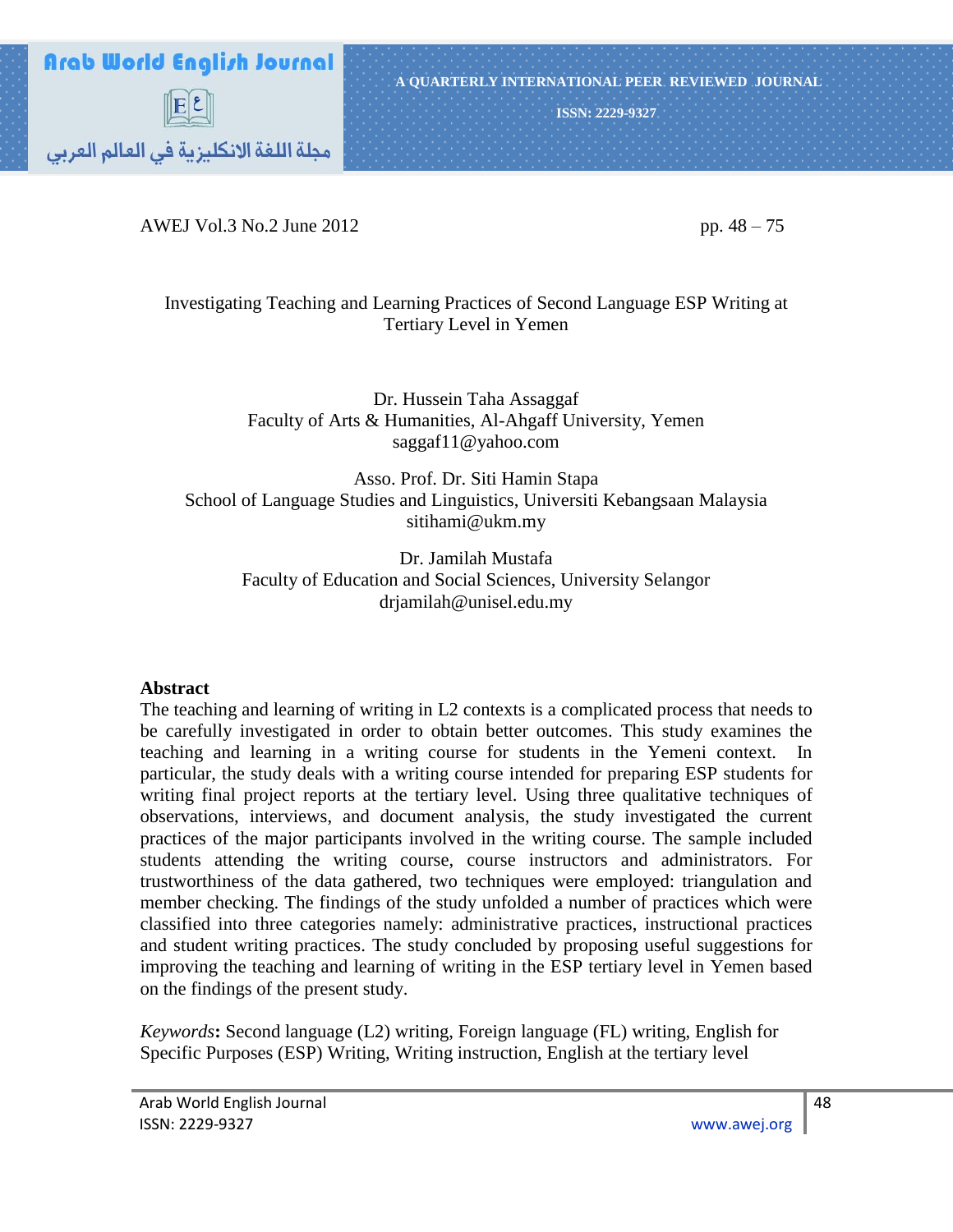### **Introduction**

Writing in the first language (L1) is considered a highly intricate task and learning to write therefore is seen as a complicated experience. Nonetheless, learning to write in a second language (L2) is considered even more complicated. This is because in a second language the complexity of learning to write is "compounded both by the difficulties inherent in learning a second language and by the way in which the first language literacy skills may transfer to or detract from the acquisition of second language skills" (Kroll, 1990, p. 2).

The complexity in L2 writing initiated much interest as research in this area has come to gain more attention in the last few decades (Leki et al., 2006; Matsuda et al., 2003). The literature is basically crammed with plenty of studies conducted on L2 writing which are concerned with learners in English speaking communities (e.g. Braine ,1989; Horowitz, 1986; Jenkins et al., 1993; Leki & Carson, 1994 ; Raimes, 1985). On the contrary, L2 writing in English as a foreign language (EFL) environments has scarcely been addressed (Cimasko et al., 2009; Lee, 2003; Manchon & de Haan, 2008; Ortega, 2004; Polio, 2003). This study therefore intends to provide insights into L2 writing in an EFL situation by explicitly focusing on academic ESP (English for specific purposes) contexts in an attempt to enrich and diversify research in this particular area.

In particular, the purpose of this study is to identify the current practices of the major stakeholders in a writing course in which English is used as the medium of instruction. The course, entitled Technical Report Writing (henceforth TRW), is offered for the degree program in the Faculty of Computer Science and Engineering (hereafter FCSE) of Al-Ahgaff University in Yemen.

Before attending the TRW, students at FCSE need to pass through four English language courses which have been designed and conducted by the English language Unit (ELU). These include two intensive proficiency courses and two ESP courses relevant to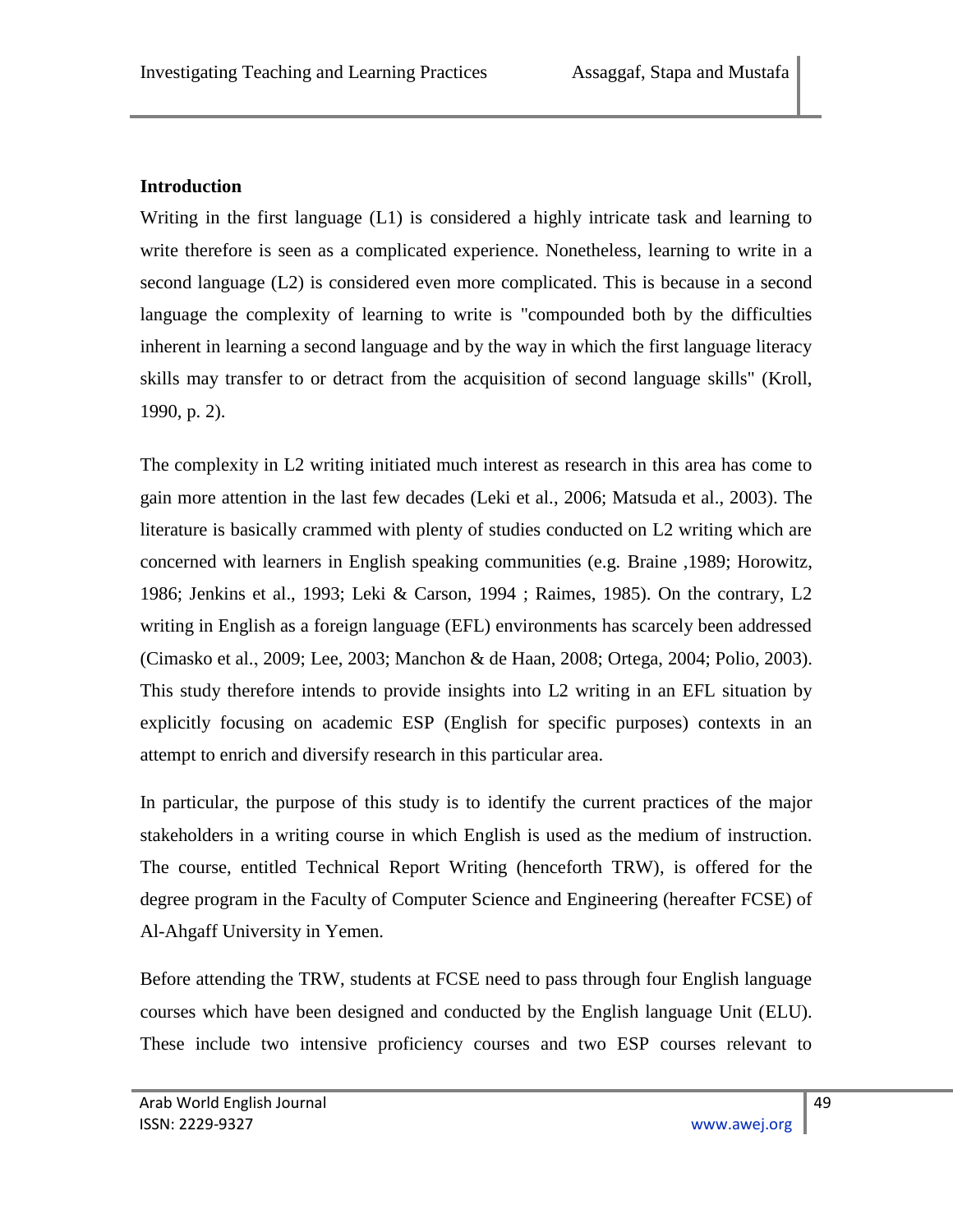computers and IT. TRW is dedicated for teaching writing with the purpose of preparing students to write the final project reports (PRs) needed at the end of the study program. By offering this course and making it focused towards reports, it is hoped that the students would basically develop their writing abilities in a way that would enable them to produce better project reports. However, the majority of students showed little improvement in writing in general and writing PRs in particular. The researcher has observed that in spite of all the efforts done in order to qualify these students for writing PRs, they are still far from displaying satisfactory ones. Moreover, the researcher has noticed that the English language instructors and supervisors of PRs are discontented with students' writing in general and writing PRs in particular.

Investigating current practices on the teaching and learning of writing in the Yemeni ESP context is absolutely significant. This is because understanding the current practices of the major stakeholders will entail knowing the limitations of what is being done in the teaching and learning process so that better actions and procedures can be taken to improve the situation.

# **Literature Review**

### **Second language writing**

Although second language writing has witnessed extended developments in the last 20 years (Leki et al., 2006), it still "lacks a tidy corpus of conclusive theory and research on which to base a straightforward introduction to processes of learning and teaching" (Ferris & Hedgcock, 2005, p. 3). In fact most of theoretical frameworks can be traced to advances in four other disciplines including the first language, rhetoric and composition research, applied linguistics and TESOL (Grabe & Kaplan, 1996, 1997; Leki, 2000; Matsuda, 1998,1999, 2003a, 2003b; Raimes, 1991, 1998). Silva (1990) points out that "there is no doubt that developments in ESL composition have been influenced by and, to some extent, are parallel to developments in the teaching of writing to native speakers of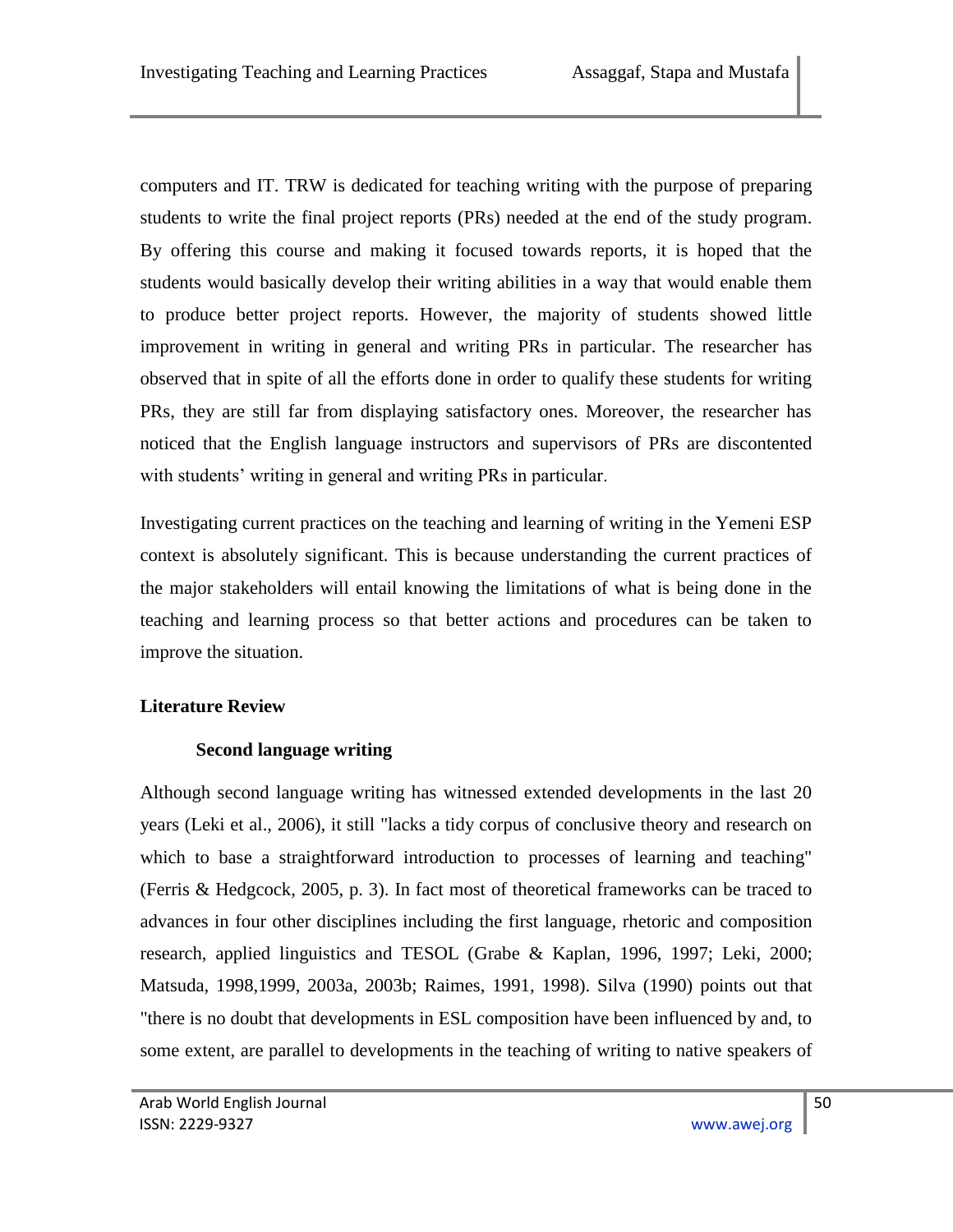English" (Silva, 1990: 11). Johns (1990) asserts this fact and adds that "there has yet been little discussion of the development of coherent and complete theories of ESL composition as allied to - or separate from – the various theories of L1 composition" (Johns, 1990, p. 24).

Indeed, teaching writing has taken various forms starting with product- based, processbased, content-based and genre based. Silva (1990) is among the first scholars to review the different approaches in L2 writing. His review included controlled composition, current-traditional rhetoric, the process approach and English for academic writing. In a widely quoted article, Raimes (1991) presented an historical perspective review for the different approaches in the area of L2 writing since the sixties. According to her, these approaches include focus on form, which started in 1966; focus on the writer, which first appeared in 1976; focus on content, which started in 1986; and focus on the reader, which first appeared in 1986.

A more recent detailed review of theories of writing is made by Hyland (2002). His review is based on three major classifications: the text, the writer, and the reader. Textoriented traditions of teaching writing involved two views: the first regard texts as autonomous objects. It looks at the text as an ideal form that can be analysed independently of real time uses. The second tradition looks at text as discourse "attempts" to communicate with readers" (Hyland, 2002, p. 10). The writer-oriented traditions look at writing in three different views: writing as personal expression, writing as a cognitive process and writing as a situated act. The reader-oriented approaches encompass three major traditions: writing as social interaction, writing as social construction and writing as power and ideology.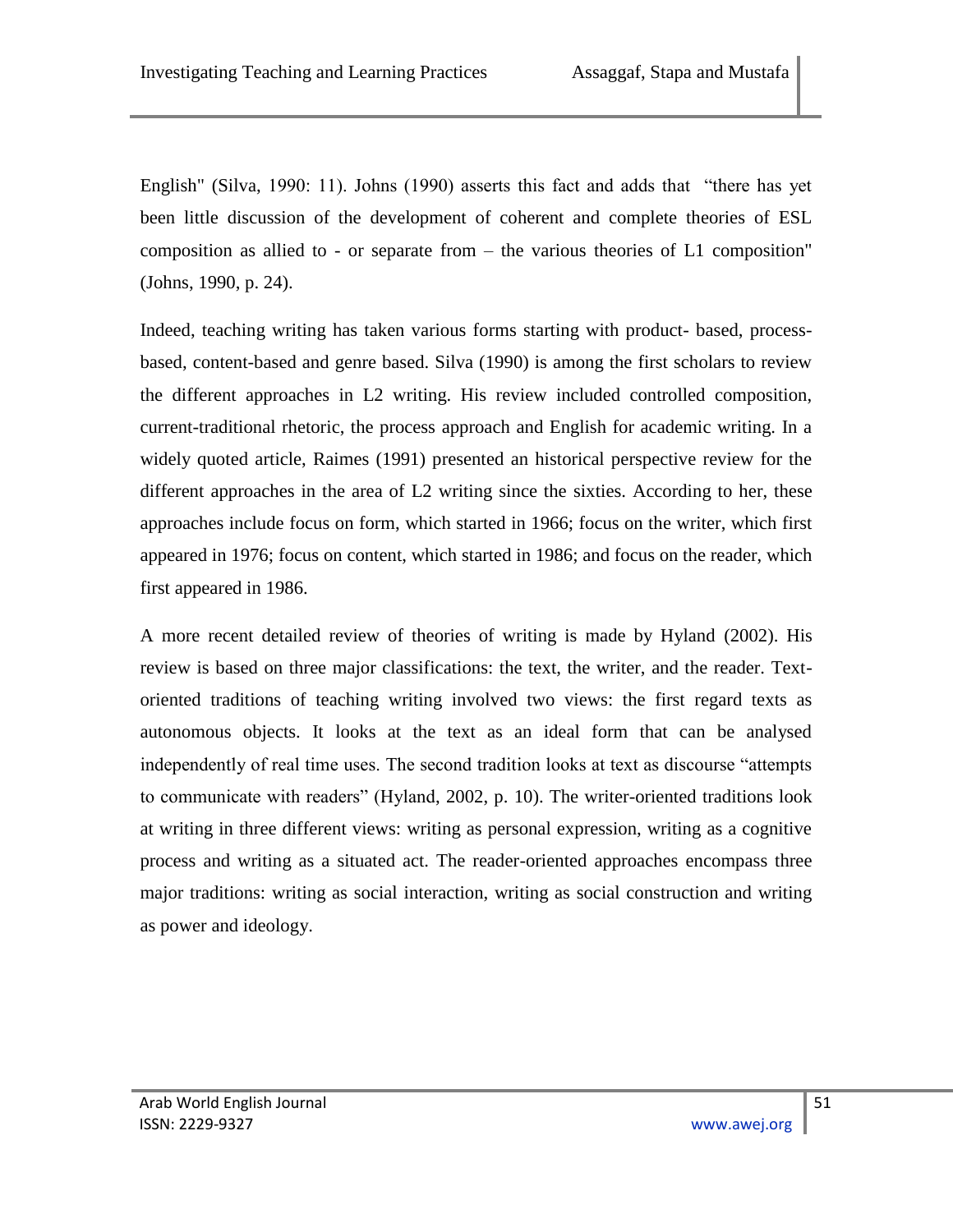### **Related studies**

The literature reveals that studies that deal with the teaching and learning of writing at the tertiary level are of two major types: studies conducted in ESL contexts and studies conducted in EFL contexts. For instance, Raimes (1985) investigated the writing of unskilled ESL students at the tertiary level. Horowitz (1986) and Braine (1989) studied students' writing tasks at the undergraduate level by examining the actual writing assignment handouts and essay examinations of the students. In the EFL contexts particularly in the Arab world, there are two relevant studies: Bacha (2002) which aimed to help less proficient EFL Lebanese learners in improving their writing abilities through a practical research task, and Faqeeh (2003) which explored Saudi students' beliefs regarding writing difficulties and factors relating to these difficulties.

In terms of ESP writing at the tertiary level a number of studies have been identified in both ESL and EFL contexts (Leki & Carson, 1994; Vifansi, 2002; Osman, 2004; Momtazur Rahman et al., 2009; and Bacha & Bahous, 2008). Leki & Carson (1994) identified ESL students' perceptions of the writing instruction in two US institutions. Vifansi (2002) intended to identify the academic writing needs at a community college in Columbia. Osman (2004) explored the use of genre-based instruction to teaching writing for specific purposes in a Malaysian university. Momtazur Rahman et al. (2009) is also another study in ESP writing at the university level which was conducted in Malaysia. It aimed at proposing an ESP writing course framework for teaching foreign postgraduate students in the fields of science and technology. The study of Bacha & Bahous (2008) was conducted in an Arab EFL context (Lebanon). This study aimed to find out the writing needs and language proficiency levels of students majoring in business at the Lebanese American University.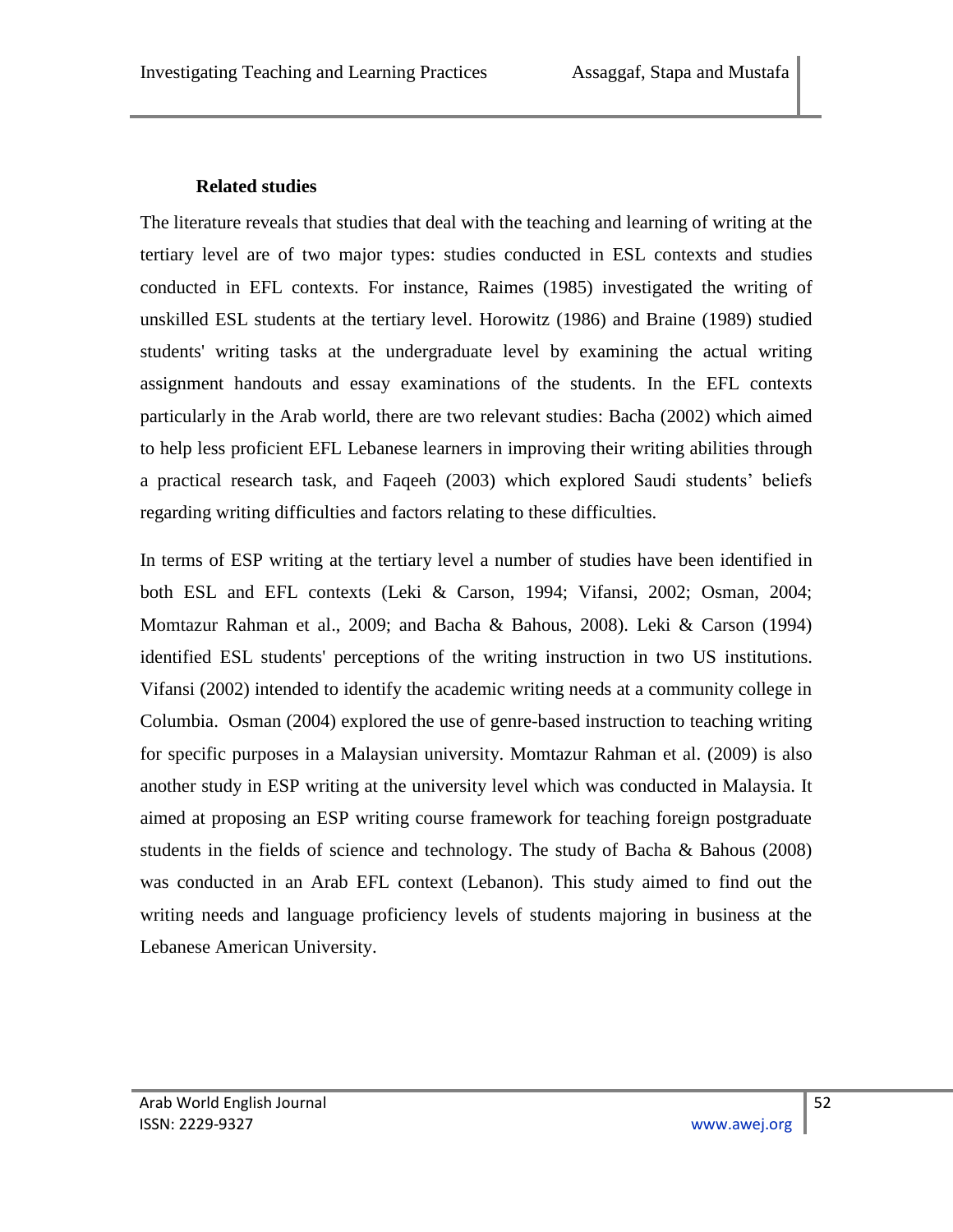In the Yemeni context in which the present study was undertaken studies in ESP writing and L2 are scarce. There are only two studies (Al-Ghrafy, 1999 and Naif, 2003) which are found relevant. Al-Ghrafy (1999) was intended to assess the effectiveness of prewriting and writing strategy instruction in developing writing abilities and performance of college EFL students as compared to college regular writing instruction. Naif (2003) looked at the composition strategies and skills among college students majoring in the English language in Yemen.

The studies above helped the researchers develop the present study by focusing on investigating the current practices in the ESP tertiary level context. The studies have confirmed the importance of teaching writing at the tertiary level especially in the ESP contexts where English is used as the means of instruction. Besides, reviewing these studies has demonstrated that research in the teaching and learning of writing in the Yemeni universities has not received enough attention. Only two studies (Al-Ghrafy, 1999 and Naif, 2003) were found in this particular area. The present study, therefore, is to the best of the researchers' knowledge, the first to be conducted on the teaching and learning of writing in ESP tertiary level contexts in Yemen.

# **Methodology**

In the present study, in order to obtain data for the current practices three qualitative techniques were utilised. These are oral interviews, observations, and document analysis. The design of this study made it necessary to get into the real setting in which the teaching and learning took place. Basically, the qualitative methods proposed for this part of the study attempt to conform to Silverman's (1993) call for the need to utilise a "natural" setting. The study, therefore, adopted a naturalistic enquiry approach (Lincoln & Guba, 1985), which depended heavily on natural resources to collect data that allow obtaining valid descriptions of the situation being studied.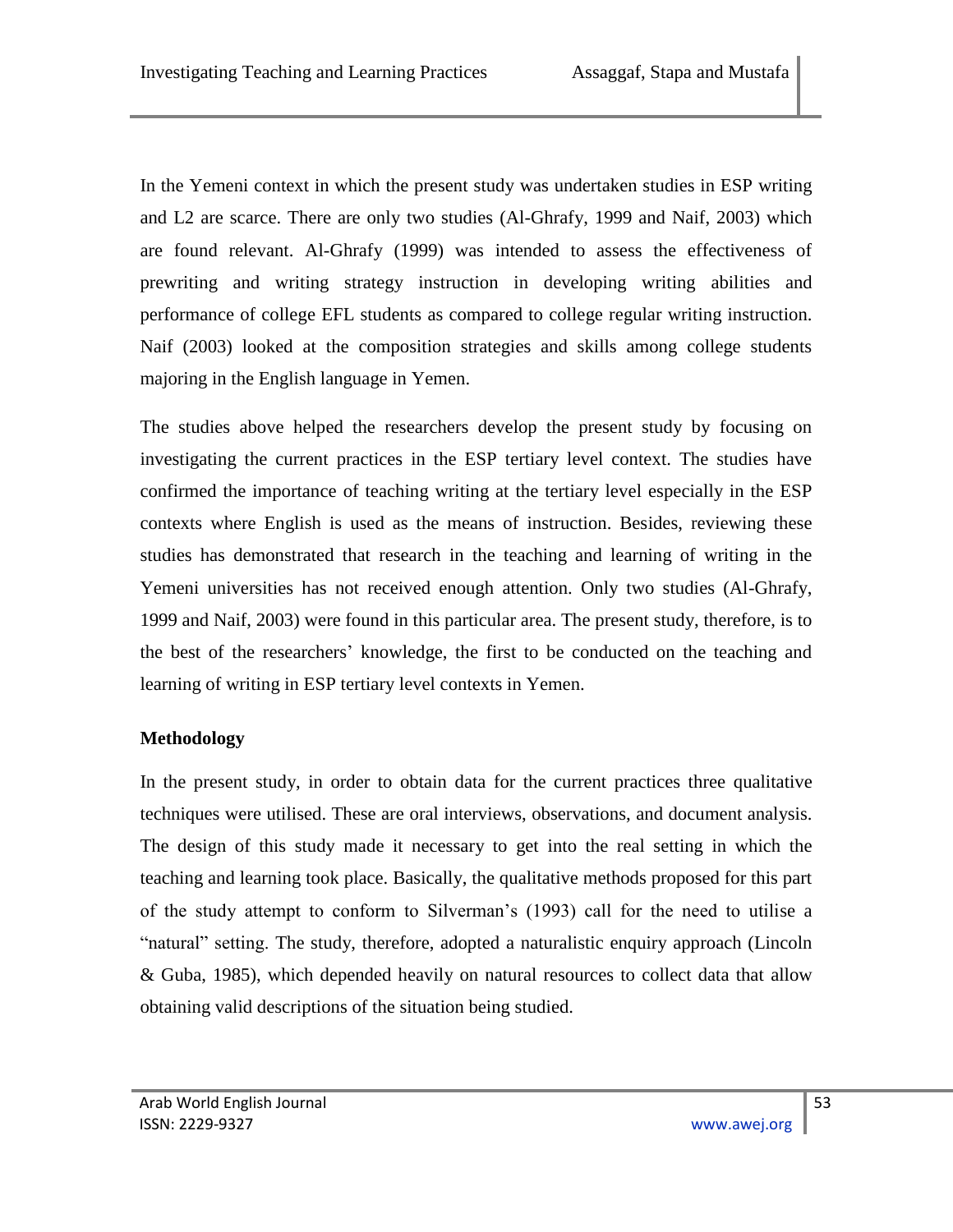For data collection, two types of one-on-one interviews were conducted before the end of the TRW course. These were three in-depth interviews with the current course instructor, head of English Language Unit and dean of FCSE. The other type is semi-structured interviews which were conducted with three students and two previous course instructors. The open-ended questions used considered several issues including participants' experience and acquaintance with TRW, students' performance and qualification, and their views in the identified practices. The in-depth interviews lasted 30- 50 minutes whereas the semi-structured ones lasted 15-20 minutes. All interviews were taperecorded and transcribed to secure "an accurate and detailed record of actual language data" (McDonough & McDonough, 1997, p. 186).

As for classroom observations, one of the researchers attended the TRW classes for a period of three months. This yielded much data in a form of field notes which provided a thorough description of the issues in the writing course. Data collection involved also gathering documents relevant to the course such as course outlines, handouts, and tests and examinations. Samples of students' written work including answer sheets and reports presented in the current course were also collected.

# **Participants**

This study involves two groups of participants. The first group is third year students at FCSE, Al-Ahgaff University. While the second group comprises instructors and administrators at both ELU and FCSE including the current course instructor, previous course instructors, head of ELU, and dean of FCSE. The selection of this purposeful sample (Lincoln & Guba, 1985) is intended to provide "the insight and articulateness needed to attain the desired richness of data" (Gay & Airasian, 2000, p. 209).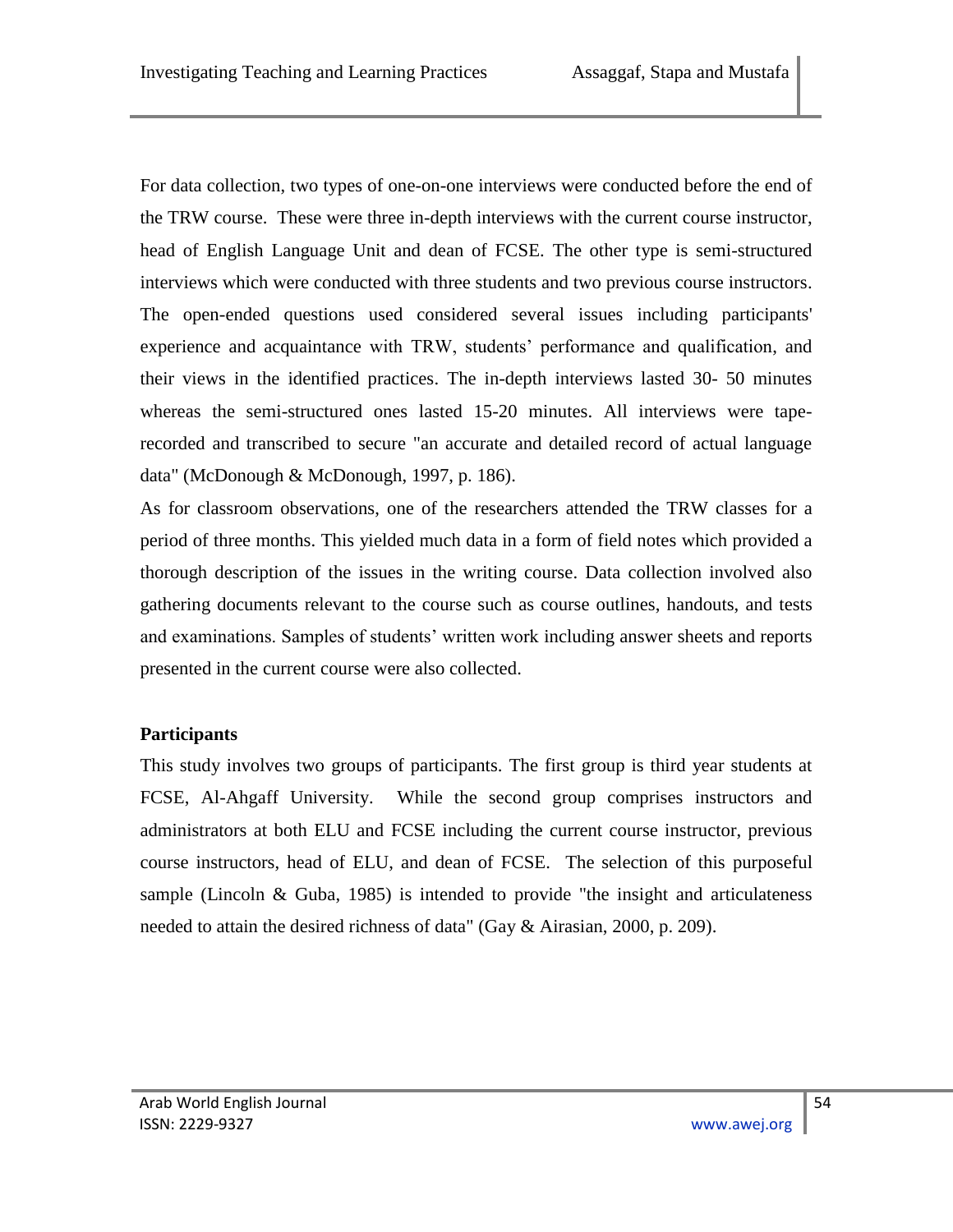### **Data analysis and verification**

Data gathered using observations, interviews and documents were analysed manually. The analysis of these data started as soon as the first piece was collected. Lincoln & Guba (1985) assert that qualitative data analysis should start the first day of arriving in the setting. Maxwell also warns that "One of the most common problems in qualitative studies is letting your unanalyzed field notes and transcripts pile up, making the task of final analysis more difficult and discouraging" (Maxwell, 2005, p. 95). Starting analysis early helped the researcher get more related data and ask more questions.

For validity purposes, two techniques were used namely, triangulation and member checking. Data gathered from the three techniques were triangulated and cross-checked. Also, the findings of the study were taken back to the field and discussed with the major participants in the course particularly the course instructor and the administrators.

### **Findings**

The analysis of findings uncovered three categories of practices in teaching ESP writing shown in figure 1 below. These are administrative practices, instructional practices and student writing practices. Under each category, more specific practices are nested.

# **Administrative practices**

These are the practices with regard to administration at both the faculty and the language unit. There are four practices:

# *Inadequate preparation of students*

Students attending the current TRW did not receive adequate preparation for taking the TRW course. Before students take TRW, it has been found that the procedures employed by the administration at the University do not seem to suffice in preparing students for taking the course. This includes procedures for admission and preparation for writing in the English language courses prior to TRW.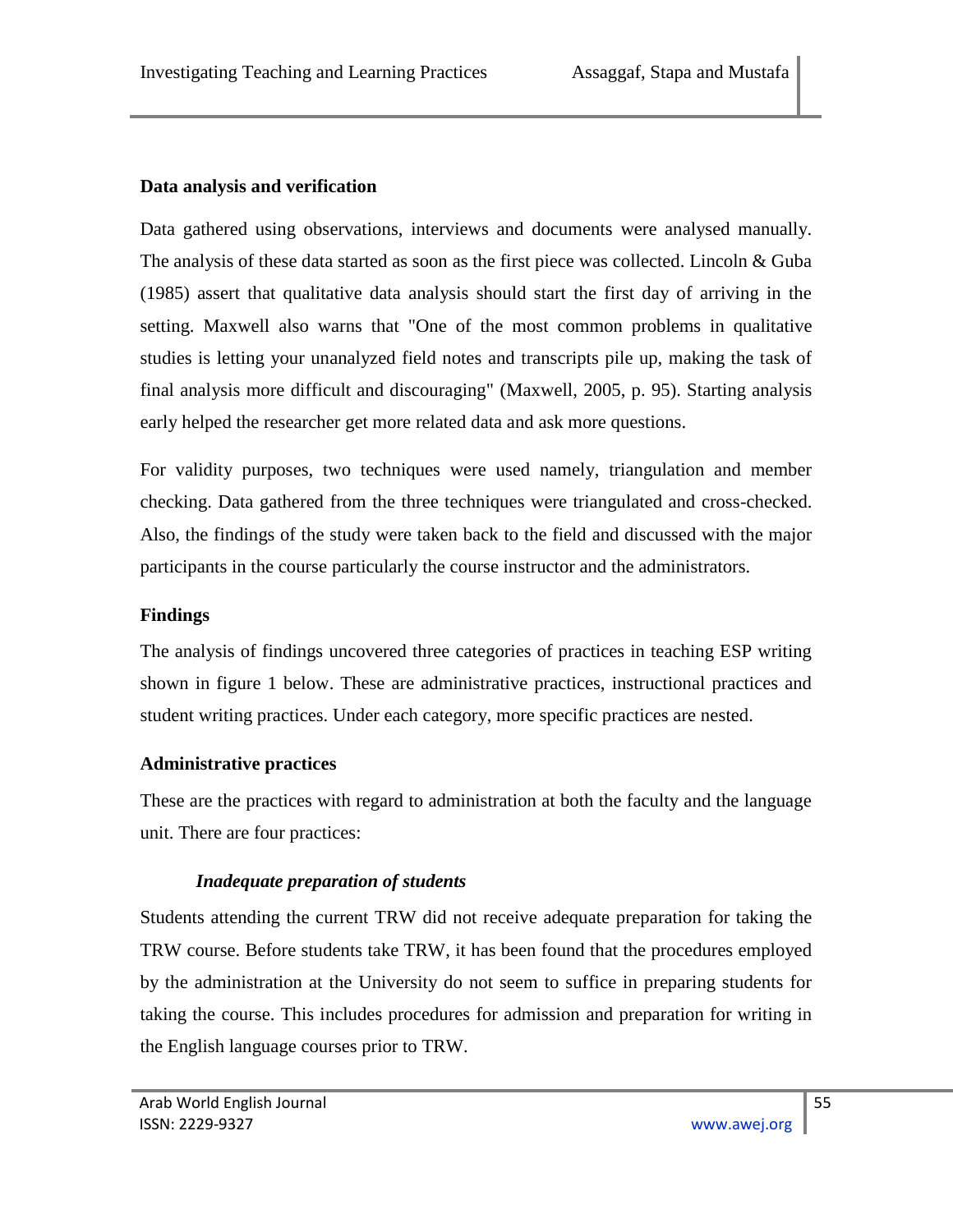In admission, for instance, students are enrolled in FCSE with no special language requirements. Students were not required to show any evidence of their legibility in English other than the certificate of the secondary school. They were not even required to enter any proficiency test, nor to attend any pre-sessional courses to ensure better qualification for doing their study program in English.

In addition to admission, preparation for writing in the English language courses which were offered prior to TRW was also found inadequate. Data showed that the four courses offered in the first and second years gave less attention to the teaching and practice of writing. Indeed, this lack of preparation in writing would not qualify the students to undertake the TRW course, which is not a simple course.

# *Lack of collaboration between ELU and FCSE*

ELU is the department which is accountable for designing and implementing the TRW course. In the meantime, students doing the course are fundamentally from FCSE. In addition to that, TRW is a course that is intended to prepare students for writing PRs, which are required for completing the program at FCSE. It is essential, therefore, that the course instructor as well as students be well informed on the link between the course and the specific PRs genre in order to be able to achieve that objective.

On the contrary, data showed that the two departments of ELU and FCSE did not have any collaboration with regard to TRW. During the fieldwork period, the researcher did not observe any evident collaboration between the two parties with regard to TRW such as scheduled meetings or even unofficial sessions. Indeed, the TRW was conducted without exchanging any feedback, follow-up or doing any means of collaboration between the two sides. Furthermore, the current course instructor confirmed that he did not have any official or non-official communication with the faculty and he only needed to deal with the administration at ELU [field notes].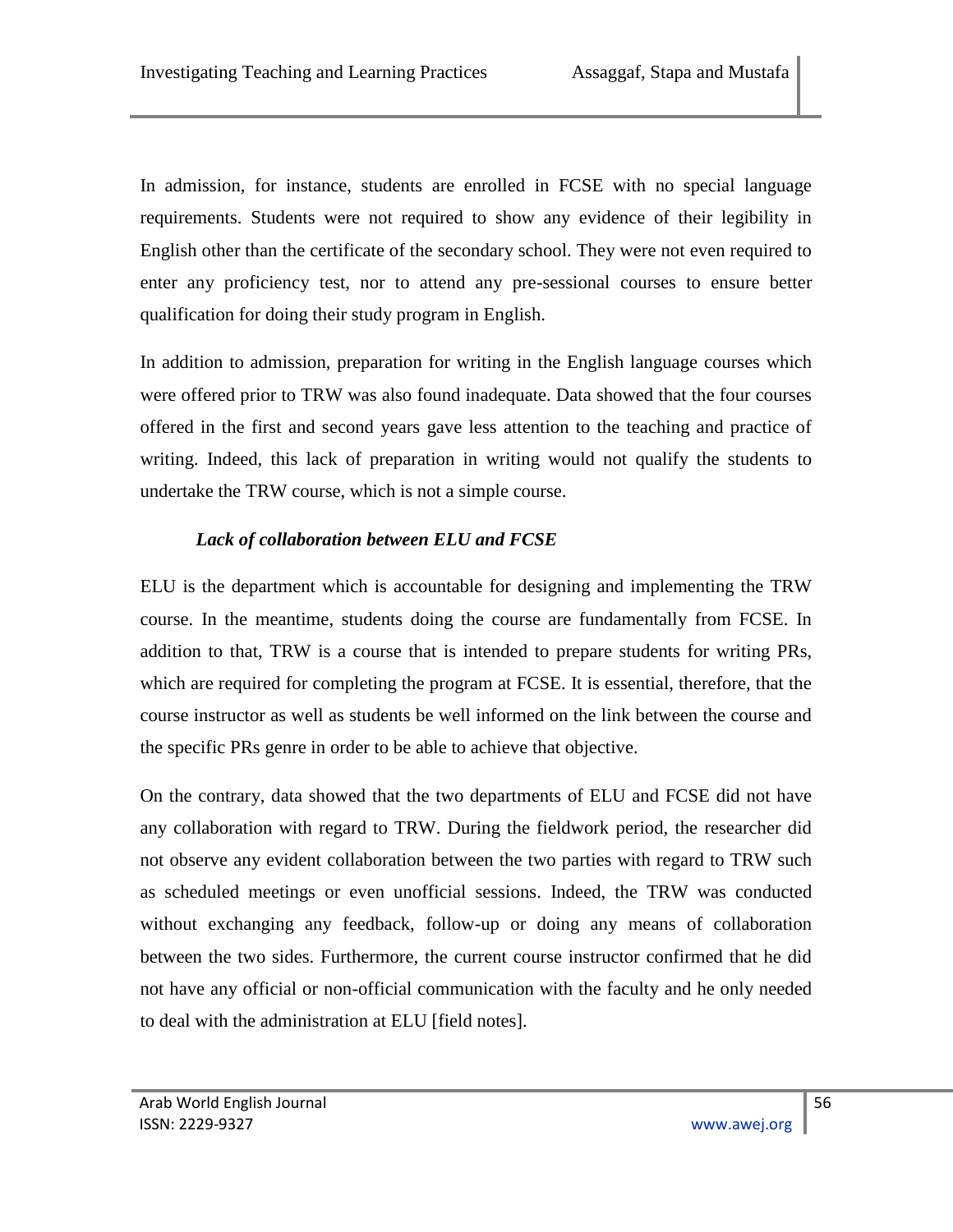#### *Lack of adequate documentation and monitoring of syllabus*

It has been found that ELU lacked adequate documentation of the courses offered including TRW. The researcher could hardly find any document that provides comprehensive information about the course. There was only one document entitled "Courses" Outline" which stated some information about the course but in a concise and brief manner. This included the course's general aim, its headline topics, assessment procedures and references. Other than that, the researcher could not find any other document that gives detailed descriptions of the lessons and the procedures to be followed in the implementation. In fact, ELU lacked a course file to contain all relevant documents, as it is customarily used in most academic institutions.

#### *Inadequate orientation of course instructor*

It has been found that when the course instructor was assigned to teach TRW, he was not made acquainted enough with issues in the context at both ELU and FCSE. In addition to unfamiliarity with the peculiarities of the course, the current course instructor was not sufficiently informed with the course's basic information such as the number of tests required in the semester. The course instructor basically belongs to another university and was hired to teach at ELU on a part time basis. It was therefore the first time for him to teach TRW, though he had previously taught the second year's English language courses in the year before.

#### **Instructional practices**

These are the practices employed inside the classroom. Most data used here were primarily obtained from observations. For validity purposes, these data were then crosschecked with the data gained from both interviews and documents. The practices identified under this category are six: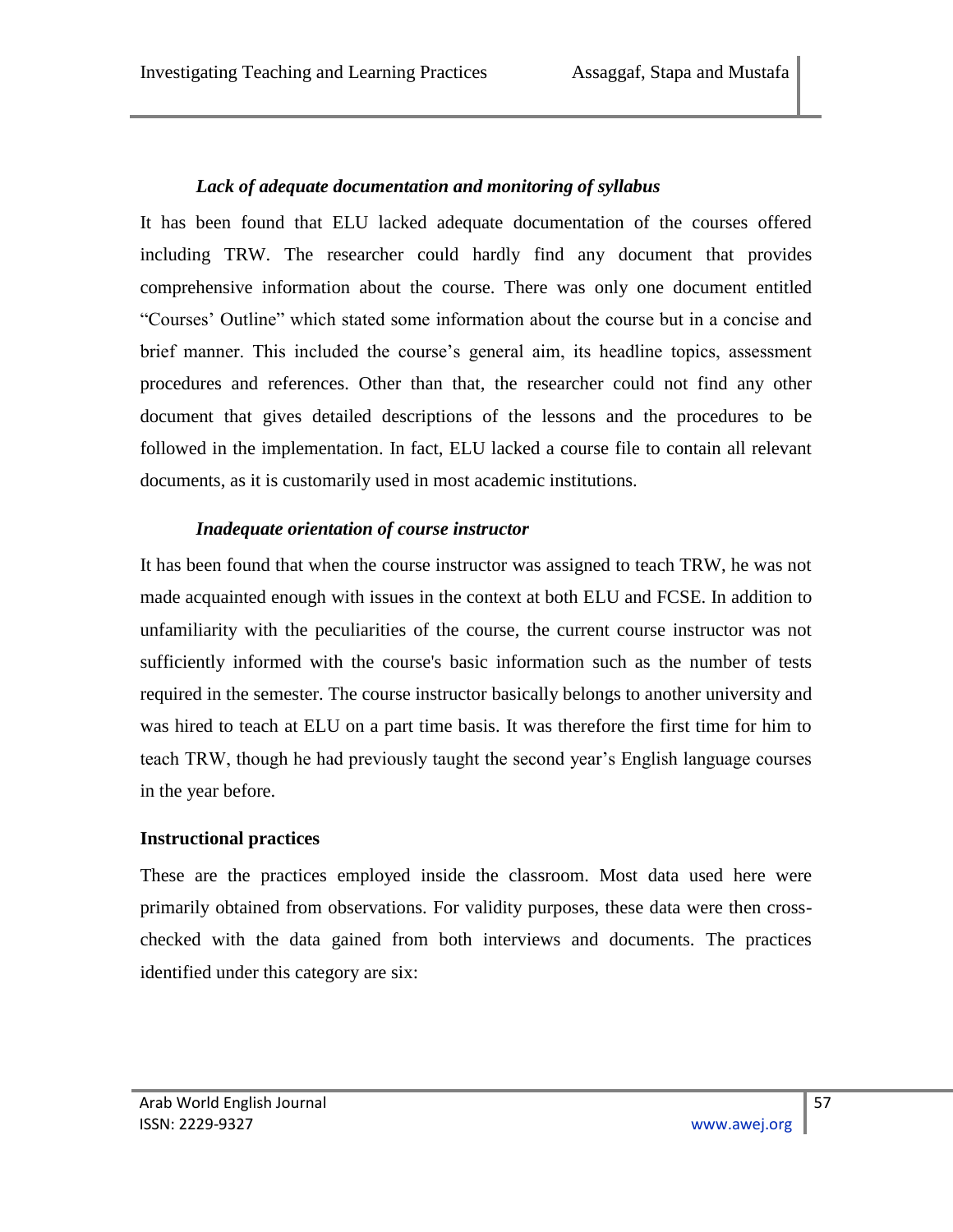

### **Figure 1: Current practices identified**

#### **Focus on form**

When analysing data taken from inside the classroom, it has been found that the major focus of the course was basically taken towards grammar and structure. This, however, affected the main job improving writing. The writing lessons and issues were largely minimised as a result.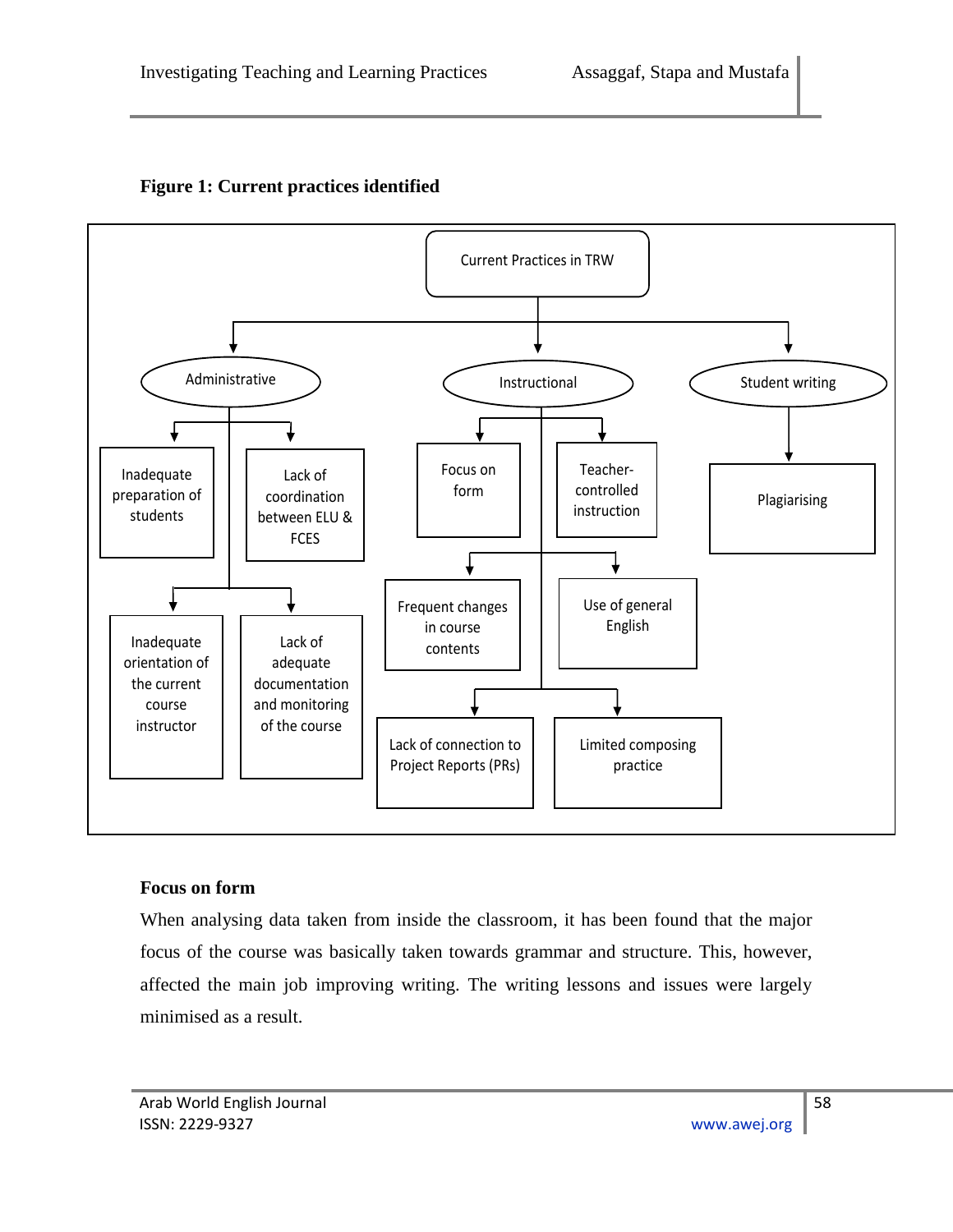Focus on form in the current TRW has been observed in four aspects namely: instruction, error feedback, course materials and examinations. In most classes observed there was a prime interest on discussing issues relating to structure and grammar with very little on writing processes and organisation. In addition, Class discussions dedicated for discussing students' work and teacher-student individual sessions focused primarily on structural issues. This involved both class exercises and course reports which were prepared towards the end of the course. Also, the handouts and lessons used in the course focused mainly on topics relating to grammar and structure.

An obvious depiction of focus on form was apparently observed on course tests and examinations. It has been found that 65% of the course marks were given to the mid-term test and the final examination with 15% for the mid-term test and 50% for the final examination. The remaining marks were given to oral presentations (15%) and course reports (20%). This focus on form has affected the teaching and direction of the course, as both the instructor and students gave it their utmost attention and concern.

# **Teacher-controlled instruction**

It has been noted from the classes observed that the teacher was the centre of the class in all class activities. Most talk in the classroom was either instructor- student or studentinstructor. Student-student exchanges were limited and group and pair work activities were seldom employed. Students, as a result, played passive roles inside the classroom, as the instructor predominantly explained the lessons, raised the questions and was the only one to comment on responses.

### **Frequent changes in course contents**

The course contents of the current TRW were in a state of frequent change throughout the course implementation. This has evidently been observed and was repeatedly confirmed by different participants including the current course instructor, head of ELU and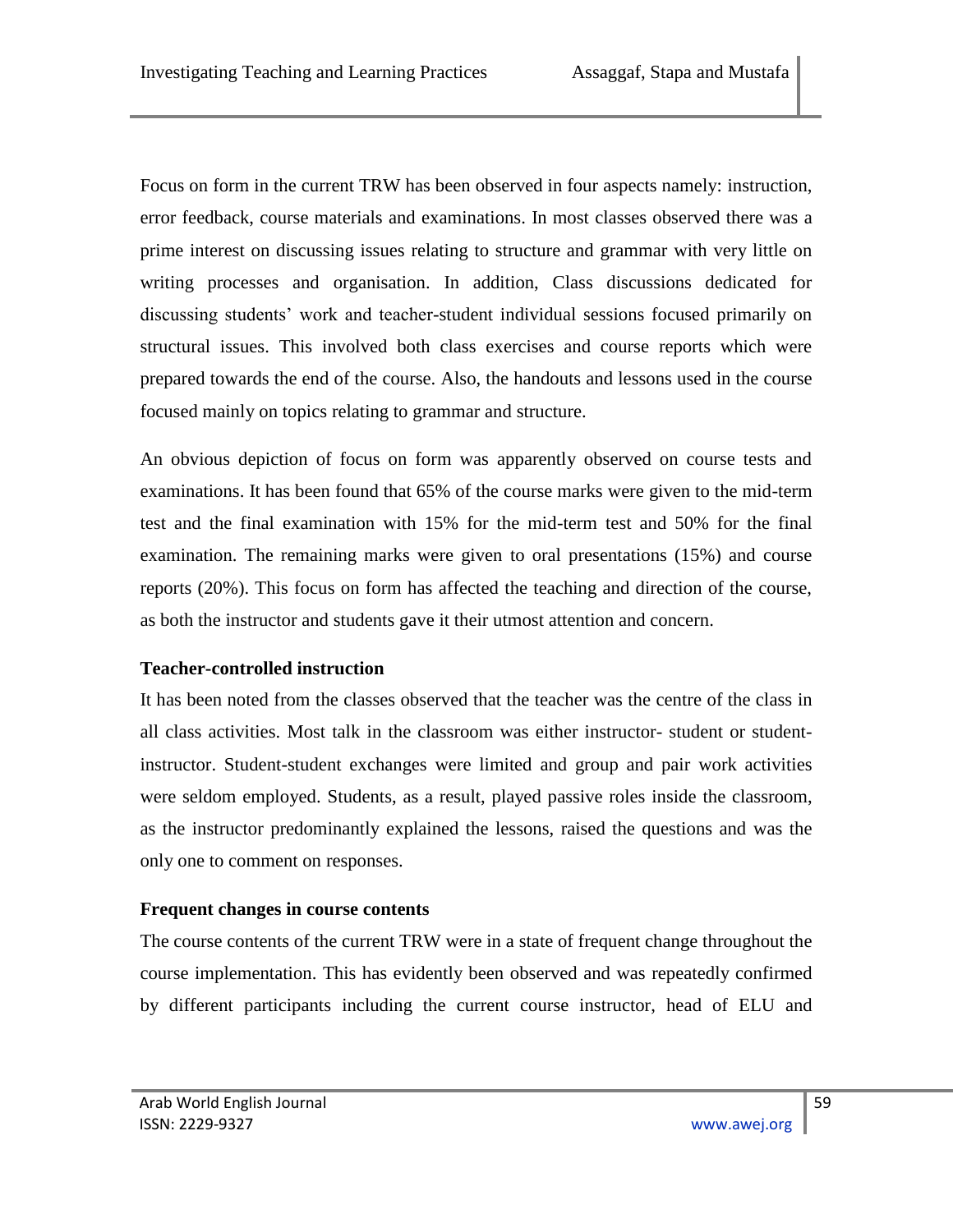students. Owing to that, students used to come to classes without knowing the topic that would be tackled in the particular class.

### **Lack of connection to PRs**

The major objective of TRW is to prepare students for writing the PRs of the final year. However, data gathered showed that the current course was rarely connected to these reports. It has been observed that there were hardly any treatments of writing reports in the classroom. The teaching of report writing in general was not significant in the classes attended even though some of these classes involved discussions of students' course reports.

Moreover, it has been found that PRs were not specifically targeted in any topic of the course. None of the lessons observed reflected any connection to these particular reports. Students also confirmed that they were not aware of these reports while taking the course and no reference was made in the course. The CCI confirmed that his major emphasis was on improving the students' general writing abilities by focusing most on form and grammar.

# **Use of General English**

It has been clearly observed that the current TRW depended mainly on general English in both instruction and content. Throughout observation period it was apparently obvious that the language used in classroom discussions was general as examples discussed in the classroom mostly contained general form of English. Likewise, most handouts distributed in the classroom were of the general form including the ones tackling organisation and process issues.

# **Limited composing practice**

Data showed that the writing tasks provided in the course were short and less demanding with regard to writing and composing. The major writing tasks in the current course were making selections, forming sentences using certain grammatical rules or changing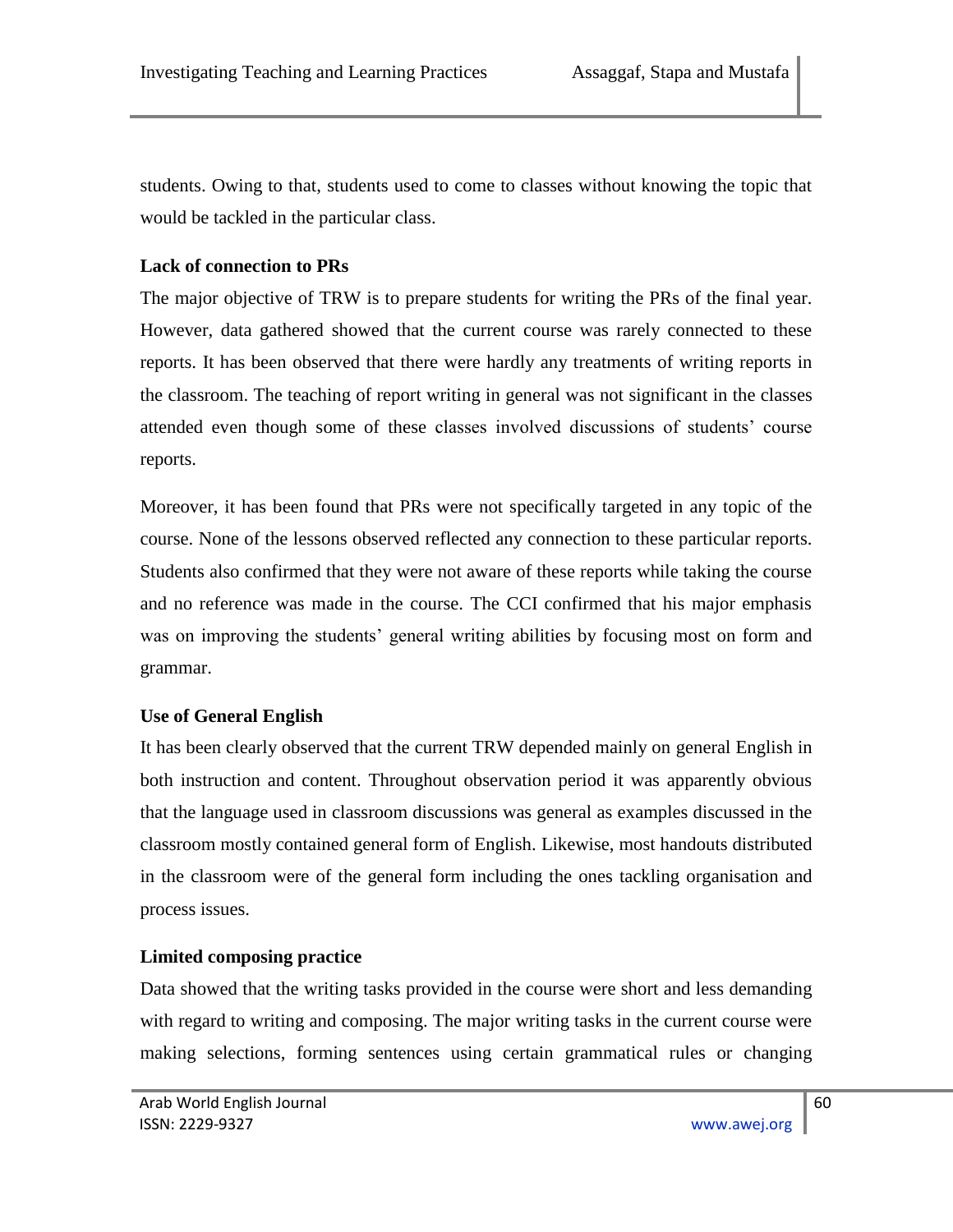sentence structures to fit with the grammatical items discussed. Such tasks did not seem to have provided sufficient opportunities for students to compose more complicated texts in order for them to experience writing reports needed in the final year. As a result, students were rarely observed engaged in composing activities, as they were either listening to the instructor or doing the exercises which were not demanding as far as writing is concerned.

### **Student writing practices**

Under this category one practice was identified, which is plagiarising. This practice was basically identified when analysing data from documents, but these data were also compared to those obtained from interviews as well. This practice was responsively confirmed by the course instructor in the member-checking stage.

### **Plagiarising**

It has been found that the students in the current TRW did not do their composing tasks on their own particularly the course reports which were required at the end of the course. Instead, it has been found that the majority of them copied (plagiarised) their reports from other resources such as the internet websites, books, software manuals and magazines. This fact was openly acknowledged by the student participants.

This has also apparently been seen in the work of the students. When studying samples of students' reports prepared at the end of the course, it has been found that in most cases the language used did not appear to be that of students in this context as it contained wellcomposed sentences and was divided into well-crafted paragraphs. In some positions in the reports we came across some sentences which appeared to be written by the students themselves. These sentences showed a typical EFL students' writing which lacks in areas such as spelling, grammar, word choice and style. These are normally found in subsections such as the abstract, the first sentences in the introduction and the conclusion.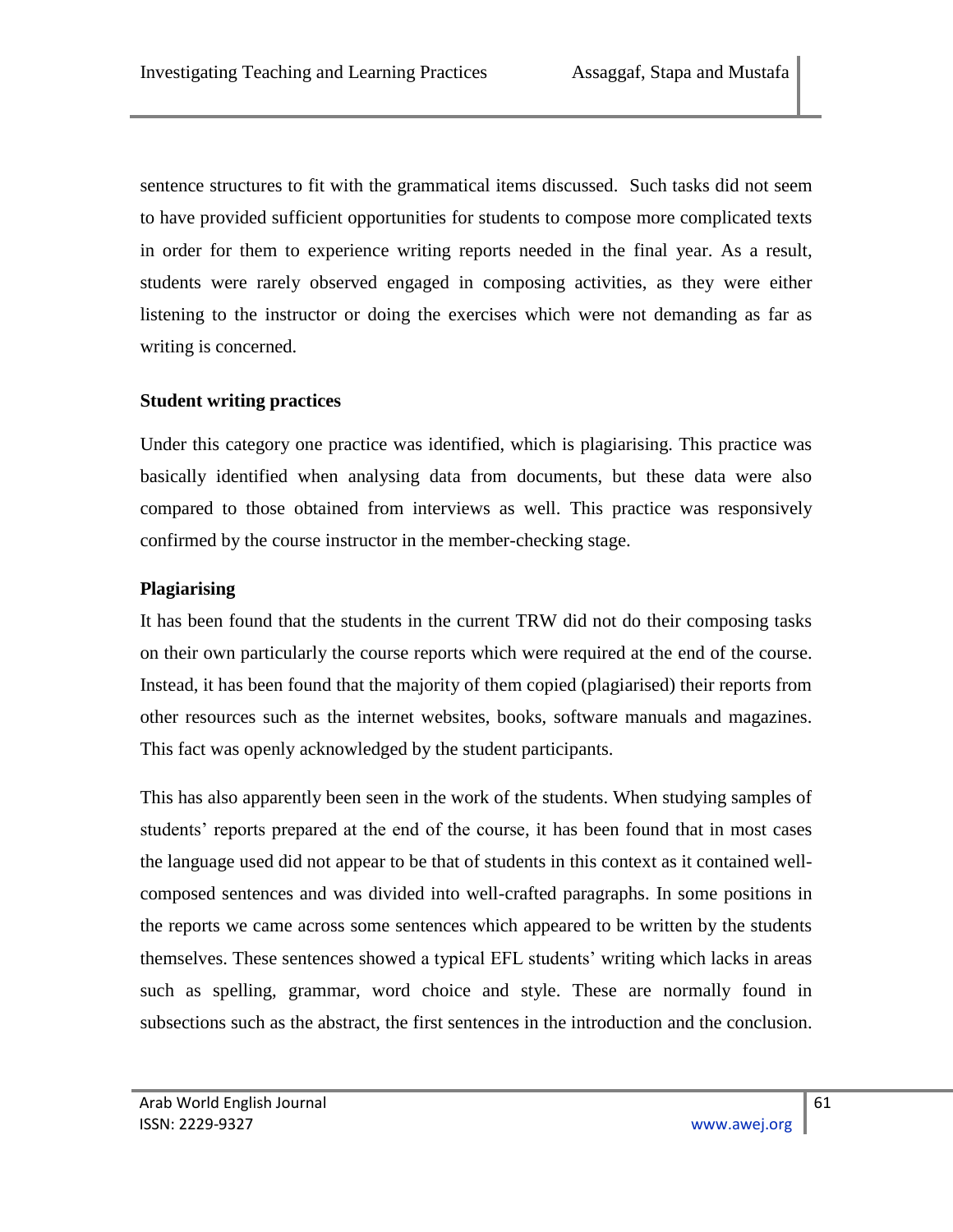It was obvious that the students copied the material from other resources and used it as their own.

It has been found also that the practice of plagiarising has been noticed by the administration at ELU and the current course instructor. Both head of ELU and the course instructor admitted the practice but there were no procedures to stop it. For the head of ELU, the practice was considered harmful to students' learning but the instructor considered it as a way of exposure to other's writing that would help learners improve their writing.

### **Discussion of findings**

The findings above which were obtained by triangulating data from three techniques of data collection, and which were later shown to main participants for member-checking raised a number of issues in the teaching and learning of ESP writing in Yemen. The discussion of findings here can be divided into five major issues presented below.

### **The writing genre**

As discussed in the above section, though TRW is dedicated for preparing students for writing PRs, the findings from current practices unfolded that the current course was conducted without any link to project reports (PRs). This undeniably reveals a contradiction between the course objectives and its implementation. It is important therefore that the course be linked to its specific genre in a way that helps achieve the objectives. This should be done by allotting plenty of time for discussing and understanding the particular genre needed at FCSE.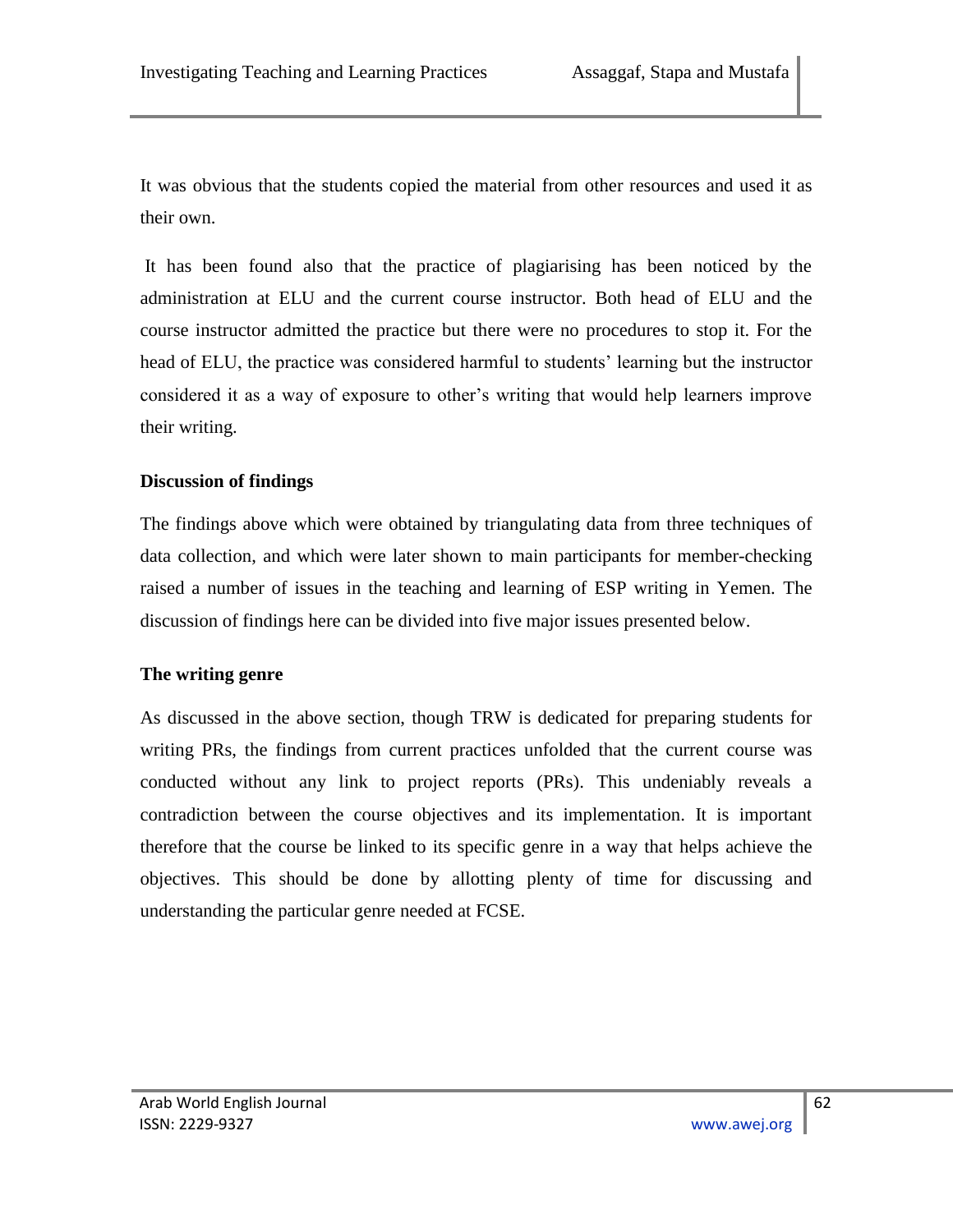### **The teaching of writing**

The findings revealed that most instruction was form-focused. It has been found that focus on form prevailed in different aspects including instruction, course materials, error feedback and even tests and examinations. These findings are in agreement with the findings obtained by Naif (2003) who found that the traditional writing instruction which primarily focuses on the finished product was prevalent in the teaching of writing at the College of Languages in the University of Sana'a, Yemen.

The focus on form in the present study has dramatically affected the teaching and learning of writing in the current course. It has been found that, as a result of focus on form, explicit instruction and practice of writing were minimised to a great extent that they appeared to have made the course deviate from its actual objective of improving writing. These findings show that the teaching of writing in the Yemeni context is still product-focused which could not allow much writing to be done in the classroom. A writing course is expected to allow ample time for the practice of writing rather than other issues because "[c]rowding the curriculum with subjects other than writing limits the amount of time students and teachers can devote to writing, which is, after all, the focus of a writing course" (David et al., 1995, p. 526).

Furthermore, it has been found that the instruction of the TRW course was for the most part teacher-focused. The findings showed that the instructor played most roles in the classroom activities and as a result students' roles were reduced. This again shows a tendency to adapt the traditional methods of teaching in which teachers are considered as most knowledgeable and the students are seen as less informative, accordingly. It is important therefore that students are allowed to be involved more in the writing classroom so that they become much vigorous in practising writing which will definitely result in better performance. As stated by David et al. (1995, p. 526), "students must be authentic participants, not passive receivers, if they are to become writers". This should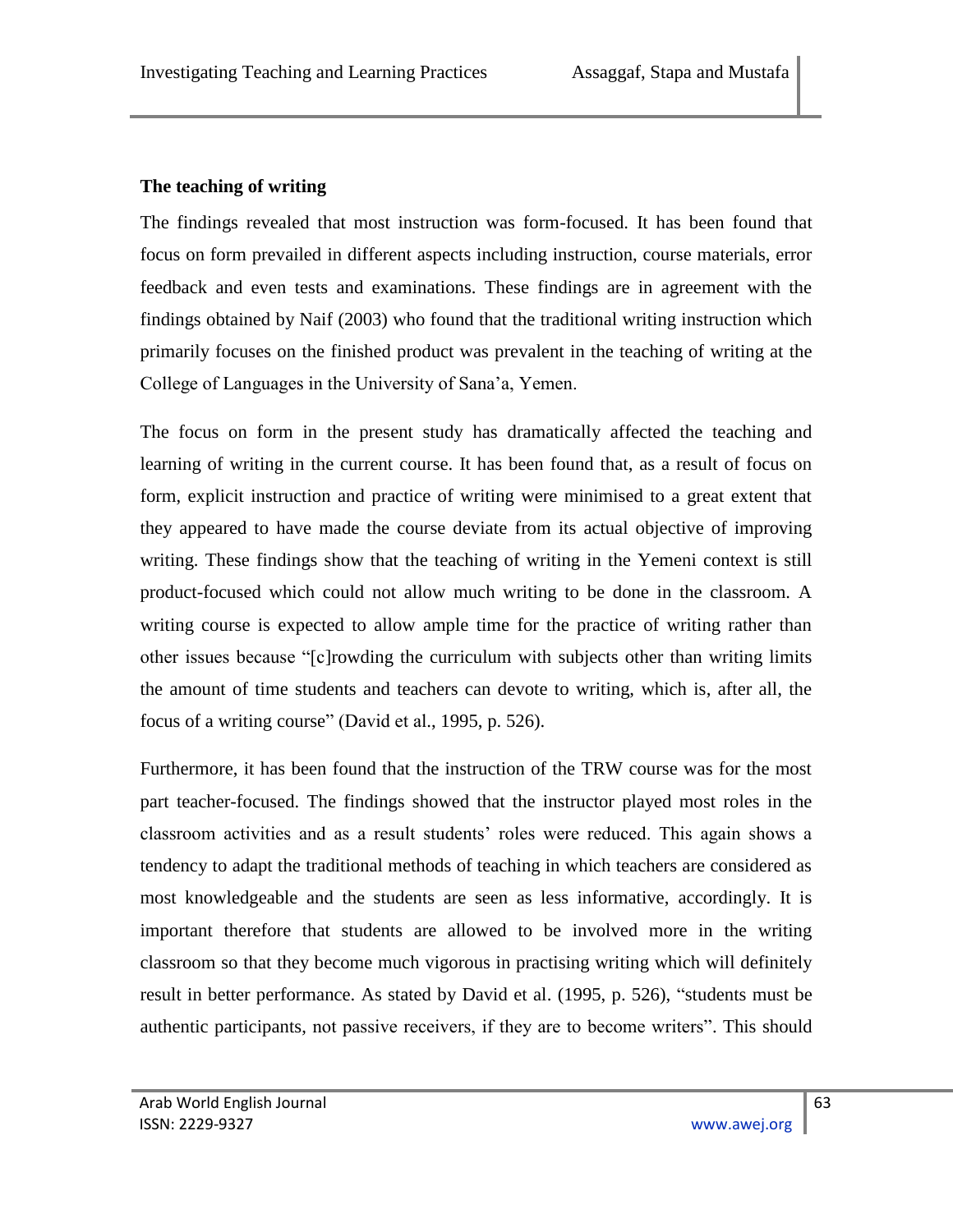be done by allowing students more opportunities "to practice making writing decisions and then to reflect upon those decisions and their consequences" (David et al., 1995, p. 526).

Teachers on their part need to be well-exposed to the latest techniques in teaching writing to be more influential in the teaching process. Zen (2005) holds that "[I]anguage teachers need to be informed of the current research and research-supported approaches to second/foreign language writing so that they will be better prepared to teach writing" (Zen, 2005, p. 3). Hence, they need to take more "flexible and complex" roles in which they "must posture themselves as responsive observers and listeners urging, supporting, and challenging writers to grapple with increasingly complex problems in their writing" (David et al., 1995, p. 526). Such roles will absolutely provide more constructive learning environments for the learners which will absolutely produce far better outcomes.

### **Quality of writing**

The findings demonstrated that student writing in the current course was basically inadequate. Most activities which were done inside and outside the classroom required limited composing abilities. This indicates that although TRW was a writing course, the course lacked proper composing activities such as writing long or multiple paragraphs.

On the other hand, the findings showed that students' writing in the current course used much plagiarism. Students' work on course reports was principally copied from other sources particularly the internet. This finding reveals that the outcome of writing from this course does not seem to show improvement in student writing. Instead of writing grounding on their own abilities and skills, which should have been developed in the writing course, students at FCSE resorted to copying others' writing and use it as their own.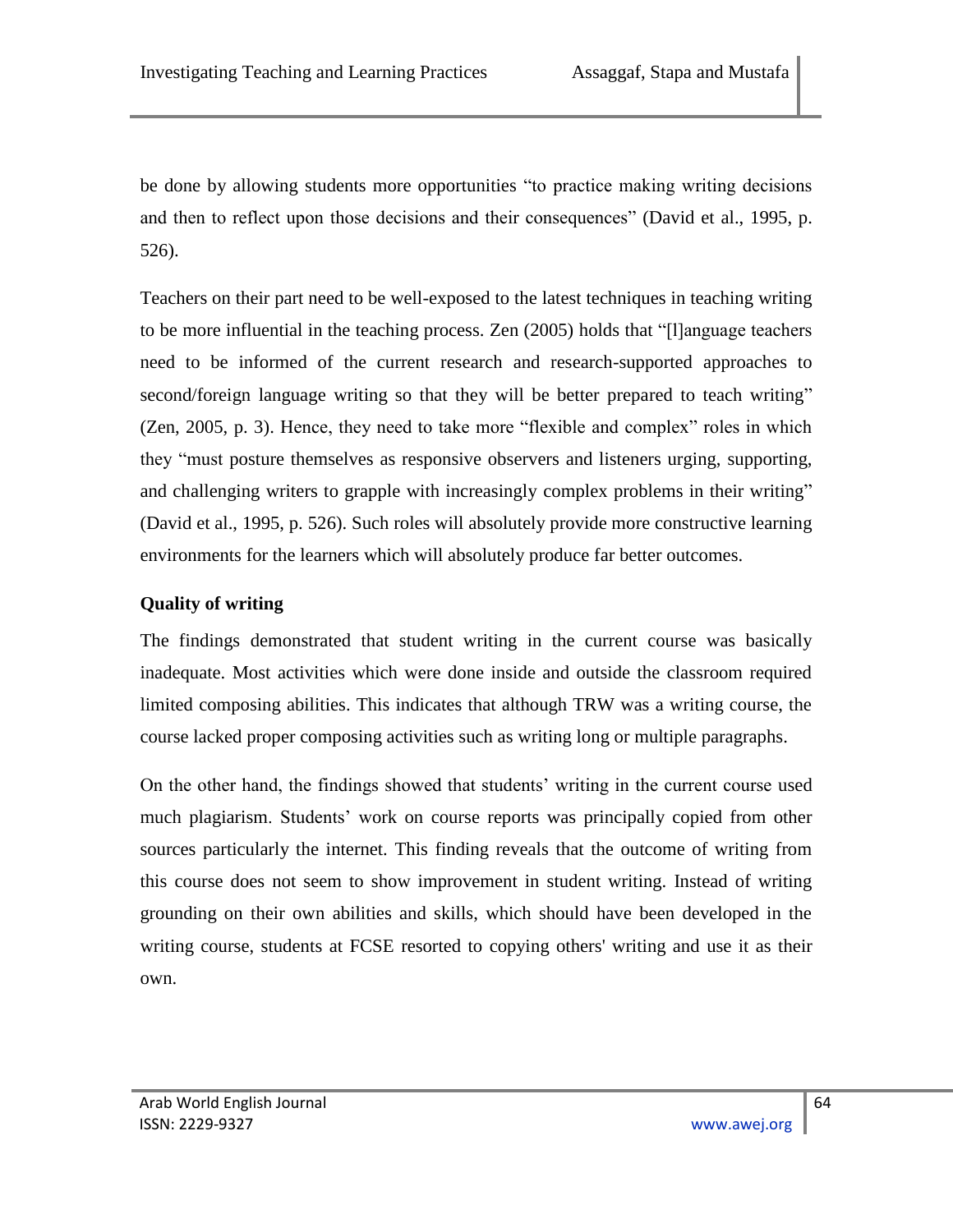This certainly shows a big deficiency in the teaching and learning of the current writing course at FCSE. When students get away from experiencing the process of writing in a writing course, it is not unusual that they fail to do proper writing when they need to do that in their study or future career. In such cases, students resort to harmful strategies such as plagiarising. However, as stated by Silva, teaching writing should primarily involve "developing an efficient and effective composition process" (Silva, 1990, p. 16). Hence, it is important for the teaching of writing to guarantee that the learners go through the hardships of writing processes and composing while doing the writing course so that it becomes easier for them to do well when they need that in future. Absolutely, the more practice they do in the writing course, the easier and more appropriate their writing in future becomes.

### **Technical English**

The findings showed that the course was primarily conducted in the general form of English. This however does not seem to be helpful for the students in such an ESP situation where only specific language is used in their content courses. In such ESP situations, using specific language in teaching is believed to be highly effective (Basturkmen, 2006). In this regard, Huckin points out that in ESP contexts "teaching should be based on subject-matter content that is recognisably part of the student's own discipline" (Huckin, 2003, p. 3). Likewise, Dudley-Evans & St. John holds "ESP teaching is more motivating for learners than General English" (1998, p. 10). This is attributed to the fact that "the focused nature of the teaching, its relevance and costeffectiveness ensure that its aims are widely accepted by learners" (Dudley-Evans  $\&$  St. John, 1998, p. 10). Hence, it is important that course designers and instructors in ESP contexts ensure that they use more relevant materials so as the courses be more motivating.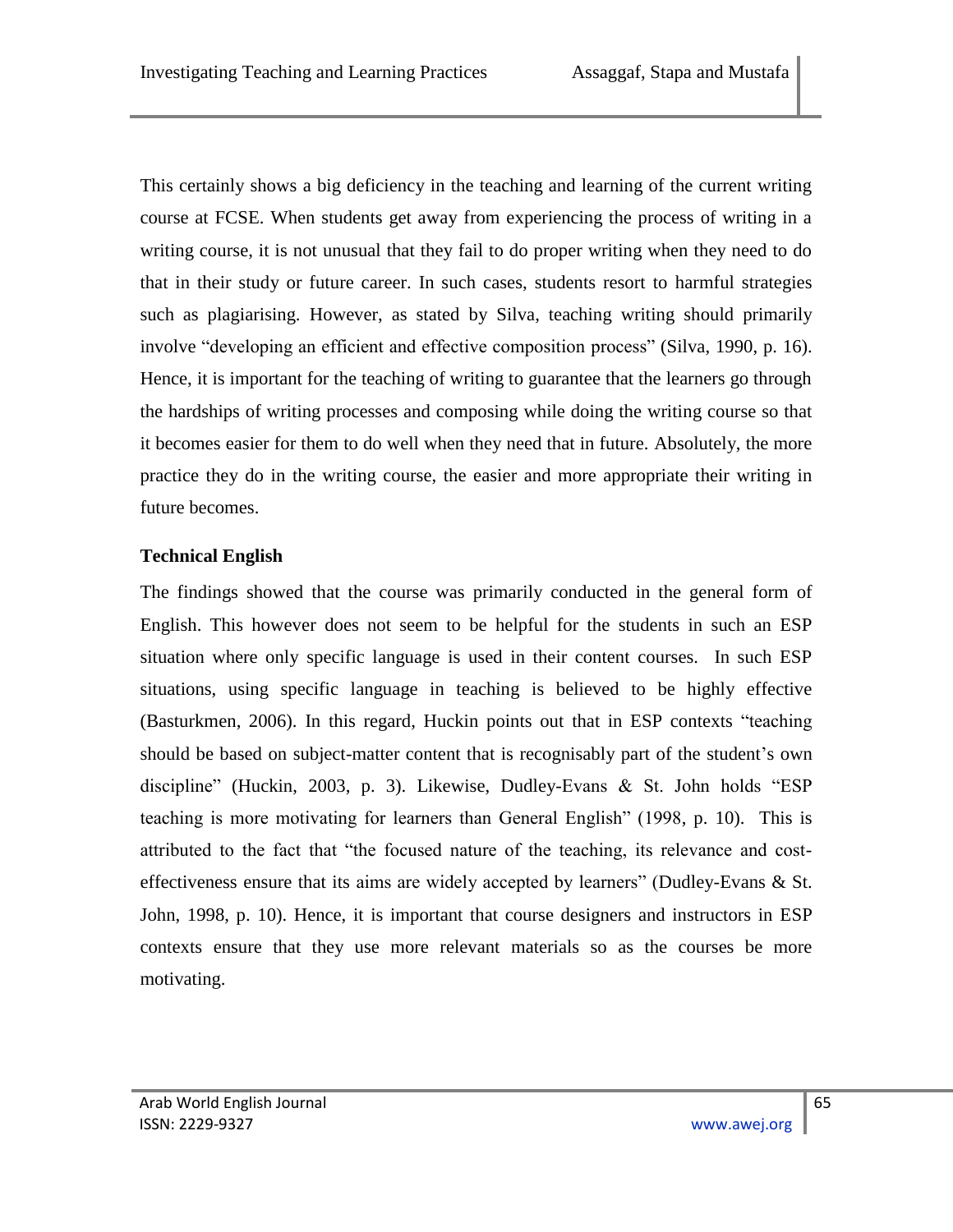### **Grammar**

It has been clearly obtained that form has been given priority over writing issues in this course. The final examination which was supposed to project the salient topics in a course showed this excessive tendency towards form. A writing course would probably give writing issues more emphasis so as both students and instructors devote their time to writing, "which is, after all, the focus of a writing course" (David et al., 1995, p.526)

On the other hand, involving grammar in a writing course was considered questionable. According to Ferris & Hedgcock "L2 scholars and teachers have questioned the efficiency of grammar instruction"  $(2005, p. 272)$ . It has been found that "the return of grammar instruction is often disappointing. Teachers find that even when a grammatical feature has been covered or practiced, students may not use it accurately in their own writing"(Frodesen & Holten, 2003, p. 142). Involving much form in the TRW should, then, be reconsidered.

### **Conclusion**

This study was intended to identify the current practices in the teaching and learning of writing in an ESP course at the tertiary level in Yemen. The findings uncovered a number of practices that have been employed by the major participants particularly administrators, instructors and students.

From the findings obtained above a number of suggestions can be summarized below:

# *English Language entry requirement*

The position of English as the medium of instruction at FCSE gives it exceptional significance in the teaching and learning process. It is important therefore that the English language be given more roles in determining the admission of the candidates. The faculty should ensure that students who join the program are adequately qualified to undertake the requirements of the English language. This would be maintained through more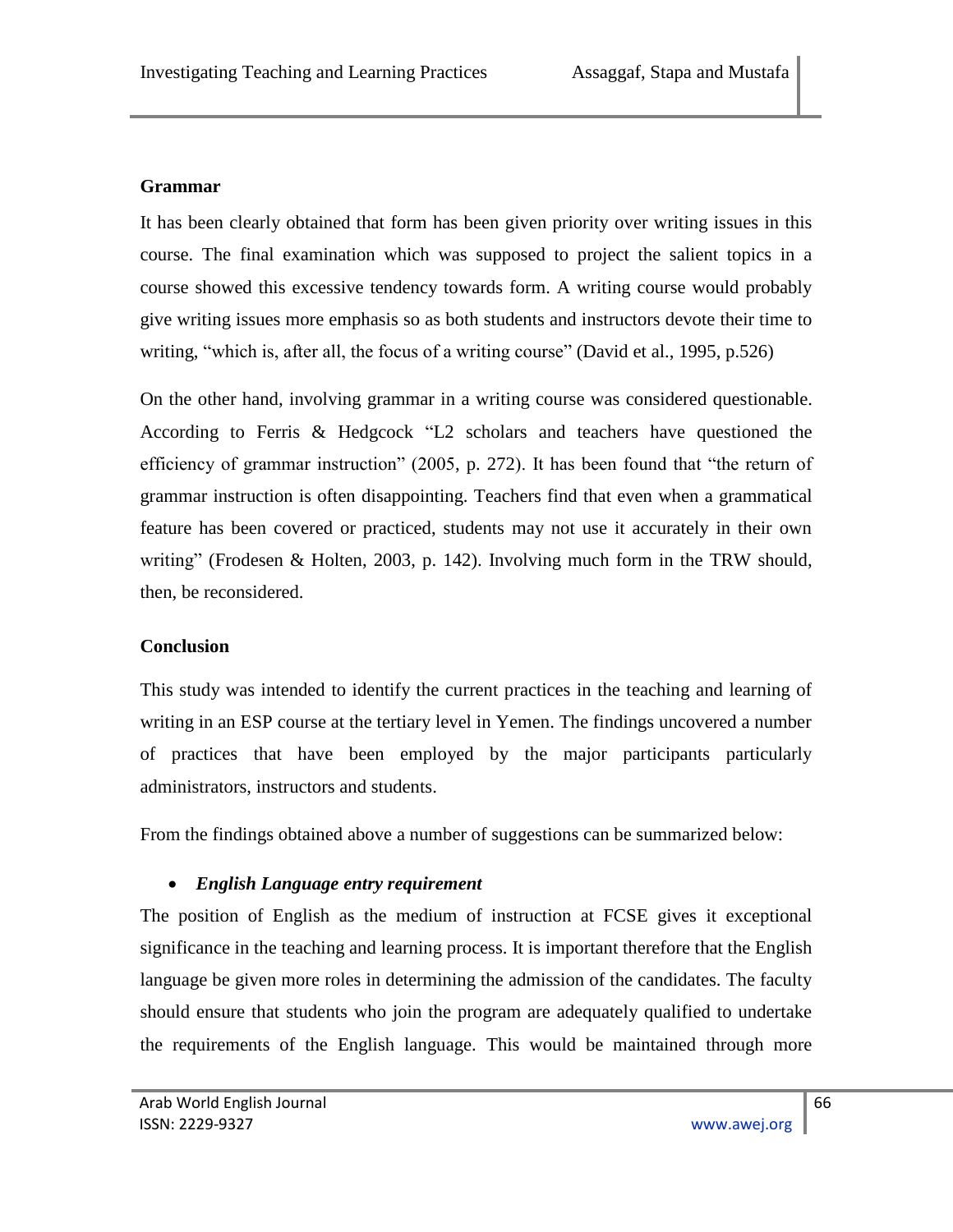involvement of English as a requirement in the admission procedures. This would absolutely require the administration to consider making a decision on a standard level of English required from the candidates to undertake the study program in English. In addition, it is essential to ensure as far as possible that the students in the classroom have similar proficiency level in English in general and writing in particular to help them advance together in their writing development.

# *Preparation for writing*

An intermediate course such as TRW would require a carefully designed curriculum of the English language program. The curriculum should take into consideration steps for qualifying students in writing in other English language courses prior to the writing course. These components should move gradually in their treatment of writing so that they complement one another in a way that contributes to preparing students for taking the especially dedicated writing course.

# *Collaboration between relevant departments*

As the major goal of the TRW course is to prepare students for writing PRs which are required for success in their study at FCSE, collaboration between FCSE and ELU is considered highly significant. In order to achieve the goal of preparing students for writing PRs, English language instructors need to understand the nature of these PRs and other relevant issues such as the views of administrators and supervisors. Likewise, the administration and the instructors at FCSE would certainly need to ensure that their students are provided with the proper learning of English that qualifies them for doing their tasks in the best ways. It is essential therefore that the two departments open a dialogue with regard to the course so that more rewarding outcomes can be reached.

# *Writing instructors*

As TRW is an ESP course it is vital for the administration at ELU to be careful in choosing appropriate instructors for the course. For that purpose, course instructors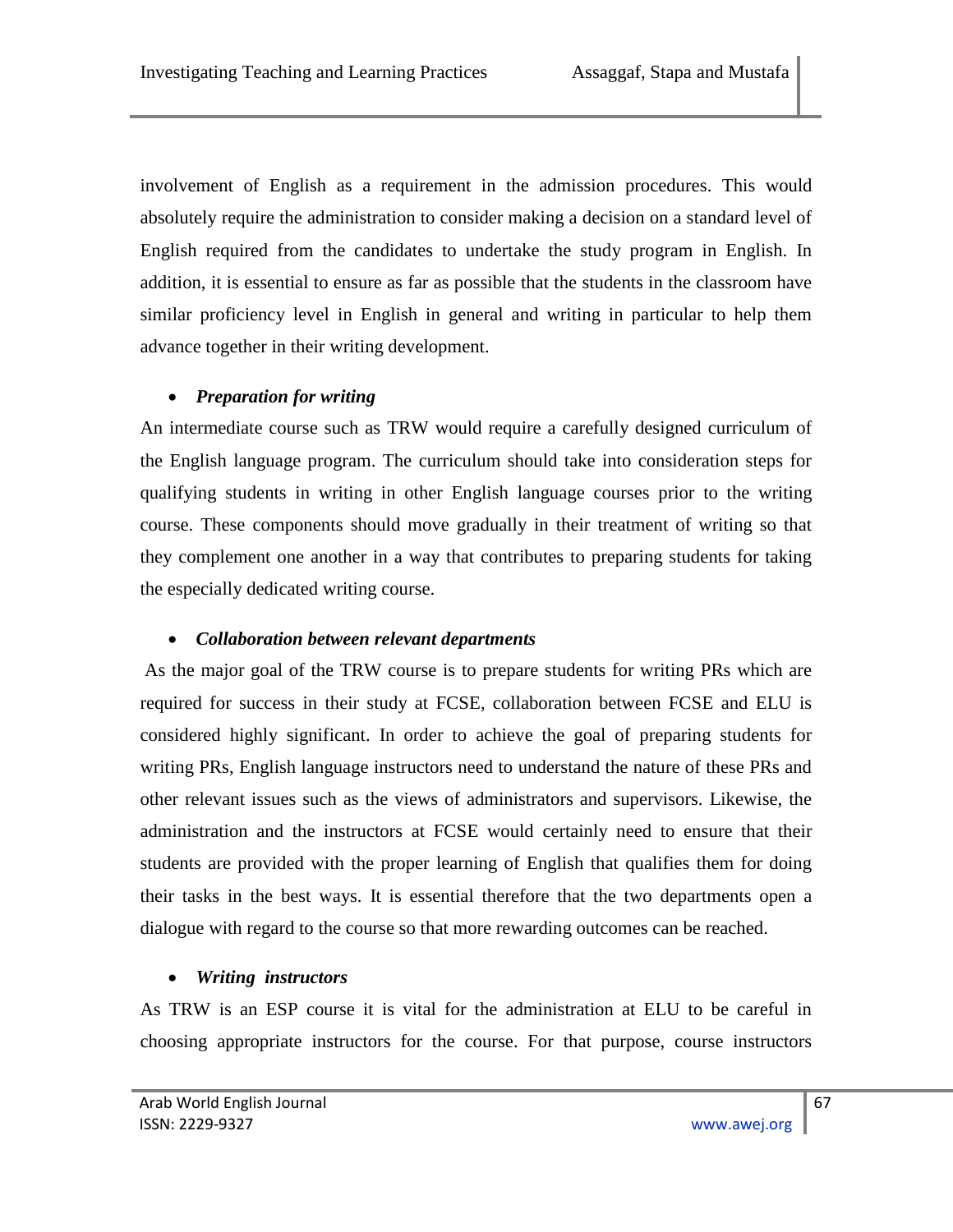should have enough experience and qualifications in teaching writing in ESP contexts. Even though English language teachers would perhaps do well in teaching this course, more specific experience and qualifications of the course would enable him/her to implement the course in the best way.

### *Roles of instructors and students in the classroom*

In any classroom constant collaboration between both students and instructors is highly essential. The traditional approach of teacher-centeredness which has been applied in the current TRW should be replaced with the more recent approach of student-centeredness which gives the learner more space and freedom in the teaching and learning of languages. The instructor should enable students to be more vigorous in the classroom by allowing them to play roles other than the classical ones. This includes responding to each other's work and exchanging views and ideas regarding various issues raised inside the classroom. In addition to that, group work and pair work should also be employed to make it easier for the students to interact with one another unreservedly.

### *Plagiarism*

The findings uncovered a major practice of plagiarism in writing course reports in the TRW course at FCSE. TRW therefore, should venture much endeavour on the threat of plagiarism for student writing and their learning as a whole. The major risks of plagiarism lie in destroying creativity and interest and making students dependent on others'writing.

In short, this study aimed at identifying the current practices of the major stakeholders in a writing course at an ESP context. The practices identified showed that the teaching and learning of writing in the Yemeni tertiary level need to be reconsidered so that it becomes more effective. This should involve different aspects and stakeholders in the teaching environment.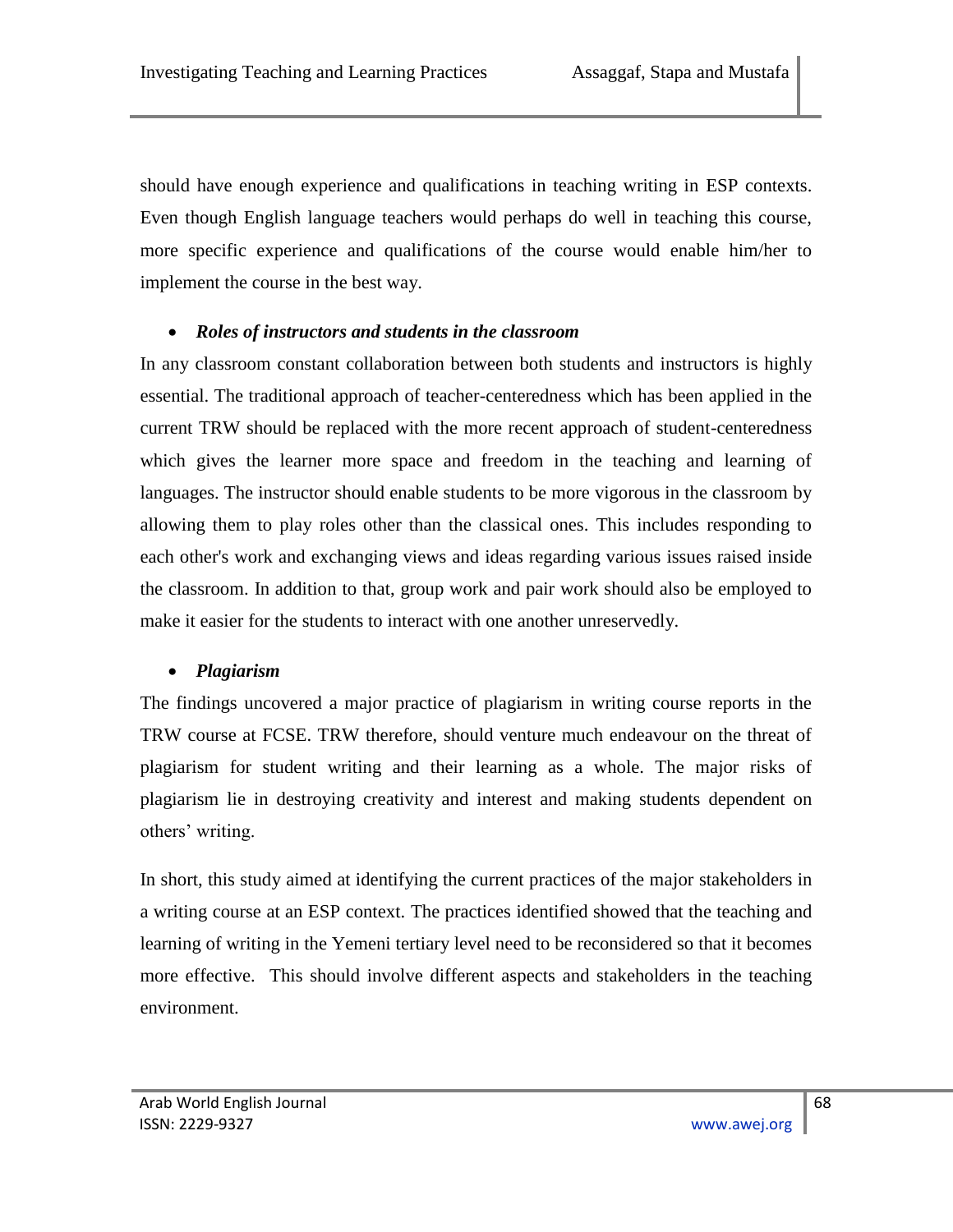### **About the authors**

Hussein Taha Assaggaf is an Assistant Professor of Applied Linguistics at the department of English, Faculty of Arts & Humanities, Al-Ahgaff University in Yemen. He obtained his MA from the University of Leeds, UK and his doctorate from the National University of Malaysia. His current research interests are second language writing, needs analysis and English for specific purposes.

Siti Hamin Stapa is an Associate Professor at the School of Language Studies and Linguistics, Faculty of Social Sciences and Humanities, Universiti Kebangsaan Malaysia. She has been teaching at both undergraduate and postgraduate students in the area of ELS for about 21 years. Her research interests are written literacy, genre analysis and contrastive rhetoric.

Jamilah Mustafa is an Associate Professor at the Faculty of Education and Social Sciences, University Selangor (UNISEL), Malaysia. She has a PhD from the University of Exeter, UK. She teaches Educational Enquiry at the EDD level and Principles of Language Learning and Teaching at the undergraduate level. Her research interests cover the areas of language, culture and literacy. Currently she is involved in a project on environmental literacy for primary school children.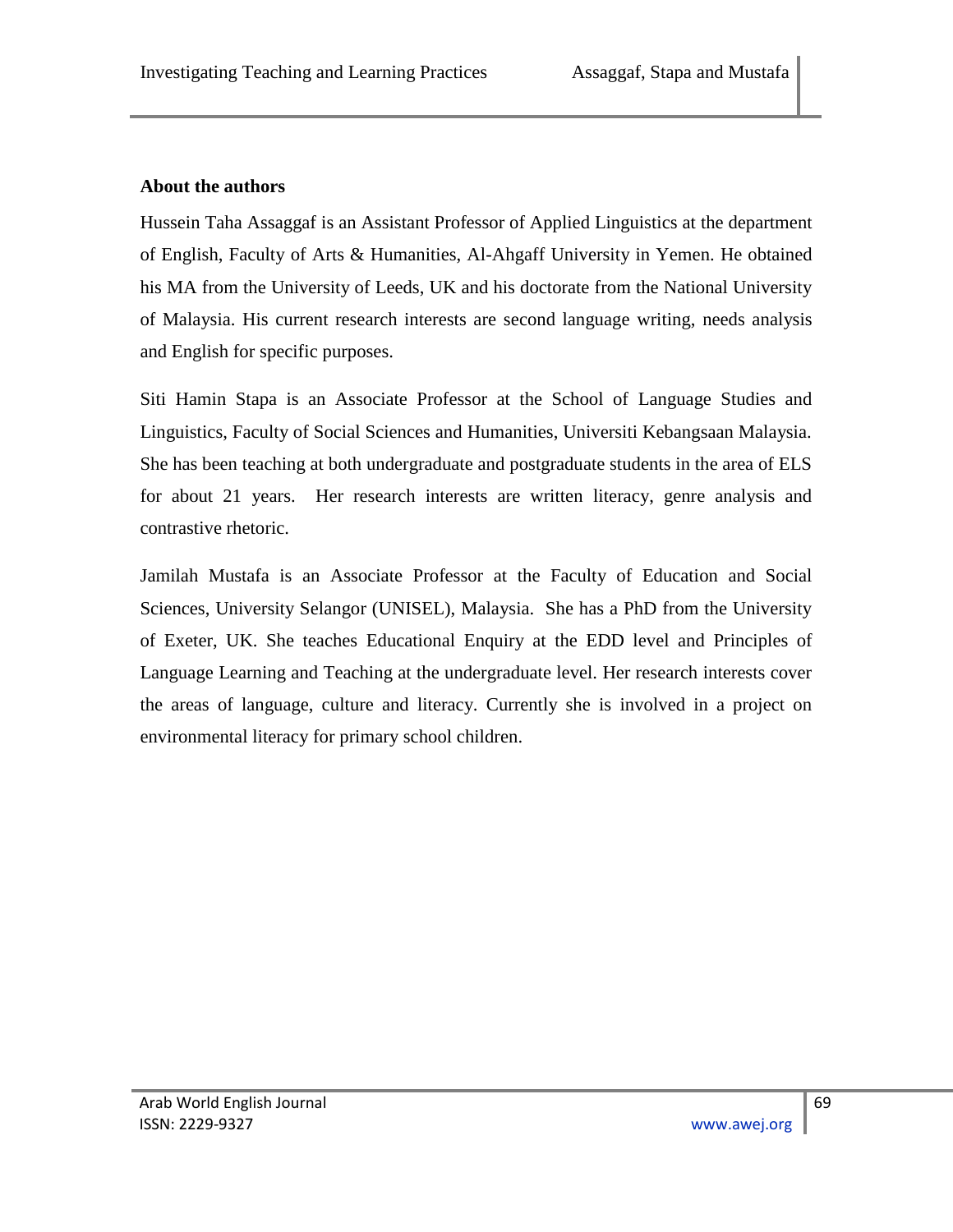#### **References**

- Al-Ghrafy, M. G. (1999). Prewriting and rewriting strategy instruction at college level (EFL classes in Yemen). (Unpublished doctoral dissertation). Deccan College, Postgraduate & Research Institute, India.
- Bacha, N. (2002). Developing learners' academic writing skills in higher education: a study for educational reform. *Language and Education*, *16,* 3, 161-177.
- Bacha, N. & Bahous, R. (2008). Contrasting views of business students' writing needs in an EFL environment. *English for Specific Purposes*, *27*, 74-93.
- Basturkmen, H. (2006). *Ideas and Options in English for Specific Purposes*. Mahwah: Lawrence Erlbaum Associates.
- Braine, G. (1989). Writing in science and technology: an analysis of assignments from ten undergraduate courses. *English for Specific Purposes*, *8*, 3–15.
- Cimasko, T., Reichelt, M., Im, J., & Arik, B. T. (2009). Principles and practices in foreign language writing instruction The 2008 Symposium on Second Language Writing. *Journal of Second Language Writing, 18,* 3, 209-213.
- David, D., Gordon, B., & Pollard, R. (1995). Seeking common ground: guiding assumption for writing courses. *College Composition and Communication, 46*, 4, 522-532.
- Dudley-Evans, T. & St. John, M. J. (1998). *Developments in English for Specific Purposes*. Cambridge: Cambridge University Press.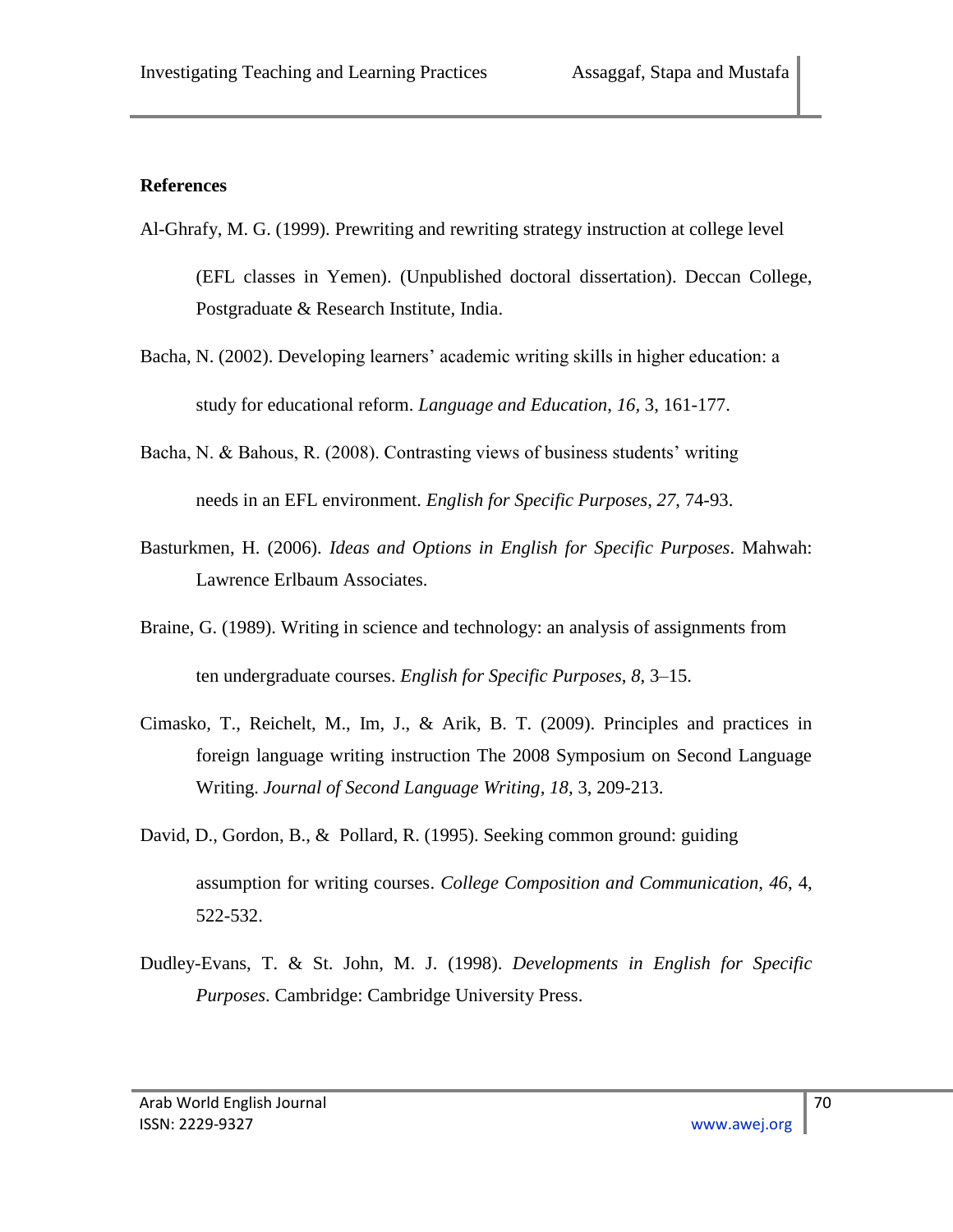Faqeeh, A. I. (2003). Saudi students' beliefs regarding their English writing

difficulties. (Unpublished doctoral dissertation). Indiana University of Pennsylvania, USA.

- Ferris D. R. & Hedgcock, J. S. (2005) Teaching *ESL Composition: Purpose, Process and Practice*. (2<sup>nd</sup> ed.) Mahwah: Lawrence Erlbaum Associates.
- Frodesen, J., & Holten, C. (2003). Grammar and the ESL writing class. In B.Kroll (Ed.), *Exploring the Dynamics of Second Language Writing*. pp. 141-161. Cambridge: Cambridge University Press.
- Gay, L.R. & Airasian, P. (2000). *Educational Research: Competencies for Analysis and Application* (6th ed.). Upper Saddle River, NJ: Merrill.
- Grabe, W., & Kaplan, R. (1996). *Theory and Practice of Writing.* London: Longman.
- Grabe, W., & Kaplan, R. (1997). The writing course. In K. Bardovi-Harlig &

B. Hartford (Eds.), *Beyond Methods: Components of Second Language Teacher Education.* pp. 172-197. New York: McGraw-Hill.

- Horowitz, D.H. (1986). What professors actually require: Academic tasks for the ESL classroom. *TESOL Quarterly*, *20,* 3, 445-462.
- Huckin, T. (2003). Specifity in LSP. *IBÉRICA, 5*, 3-17.
- Hyland, K. (2002). *Teaching and Researching Writing*. London: Pearson Education.
- Jenkins, S., Jordan, M. K., and Weiland, P. O. (1993). The role of writing in graduate engineering education: a survey of faculty beliefs and practices. *English for Specific Purposes*, *12,* 1, 51-67.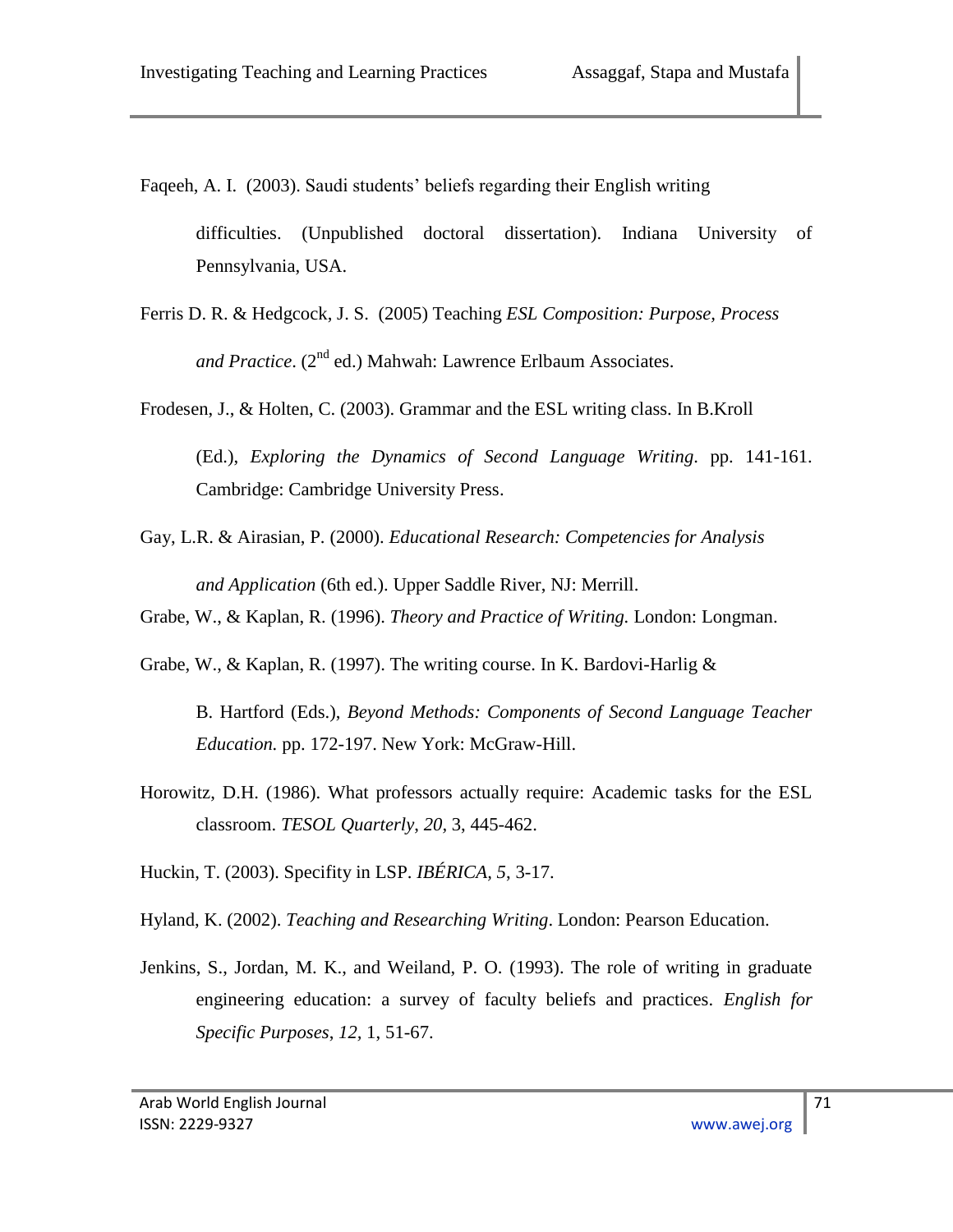Johns, A. M. (1990). L1 composition theories: implications for developing theories of L2 composition. In B. Kroll (Ed.) *Second Language Writing: Research Insights for the Classroom*. pp. 24-36. Cambridge: Cambridge University Press.

Kroll, B. (1990). *Second Language Writing: Research Insights for the* 

*Classroom* (Ed.). Cambridge: Cambridge University Press.

Lee, A. (2003). Teaching EFL writing in the university: related issues, insights and

implications. *Journal of National Taipei Teacher College*, *16,* 1, 111-136. Retrieved 22 March 2009 from: [http://academic.ntue.edu.tw/public/journal/](http://academic.ntue.edu.tw/public/journal/vol16-/A06%E6%9D%8E%E6%80%9D%E7%A9%8E.doc)  [vol16-/A06%E6%9D%8E%E6%80%9D%E7%A9%8E.doc](http://academic.ntue.edu.tw/public/journal/vol16-/A06%E6%9D%8E%E6%80%9D%E7%A9%8E.doc)

Leki, I., Cumming, A. & Silva, T. (2006). Second-language composition teaching and

learning. In Smagorinsky, P. (ed.) *Research on Composition Multiple Perspectives on Two Decades of Change*. pp. 141-169. New York: Teachers College Press.

- Leki, I. (2000). Writing, literacy, and applied linguistics. *Annual Review of Applied Linguistics, 20,* 99-115.
- Leki, I. and Carson, J. G (1994). Student's perception of EAP writing instruction and writing needs across the disciplines. *TESOL Quarterly*, *28,* 1, 81-101.

Lincoln, Y. S. & Guba, E. G. (1985). *Naturalistic Inquiry*. California: Sage Publications.

Manchon, R. M., & de Haan, P. (2008). Writing in foreign language contexts: an introduction. *Journal of Second Language Writing, 17*, 1-6.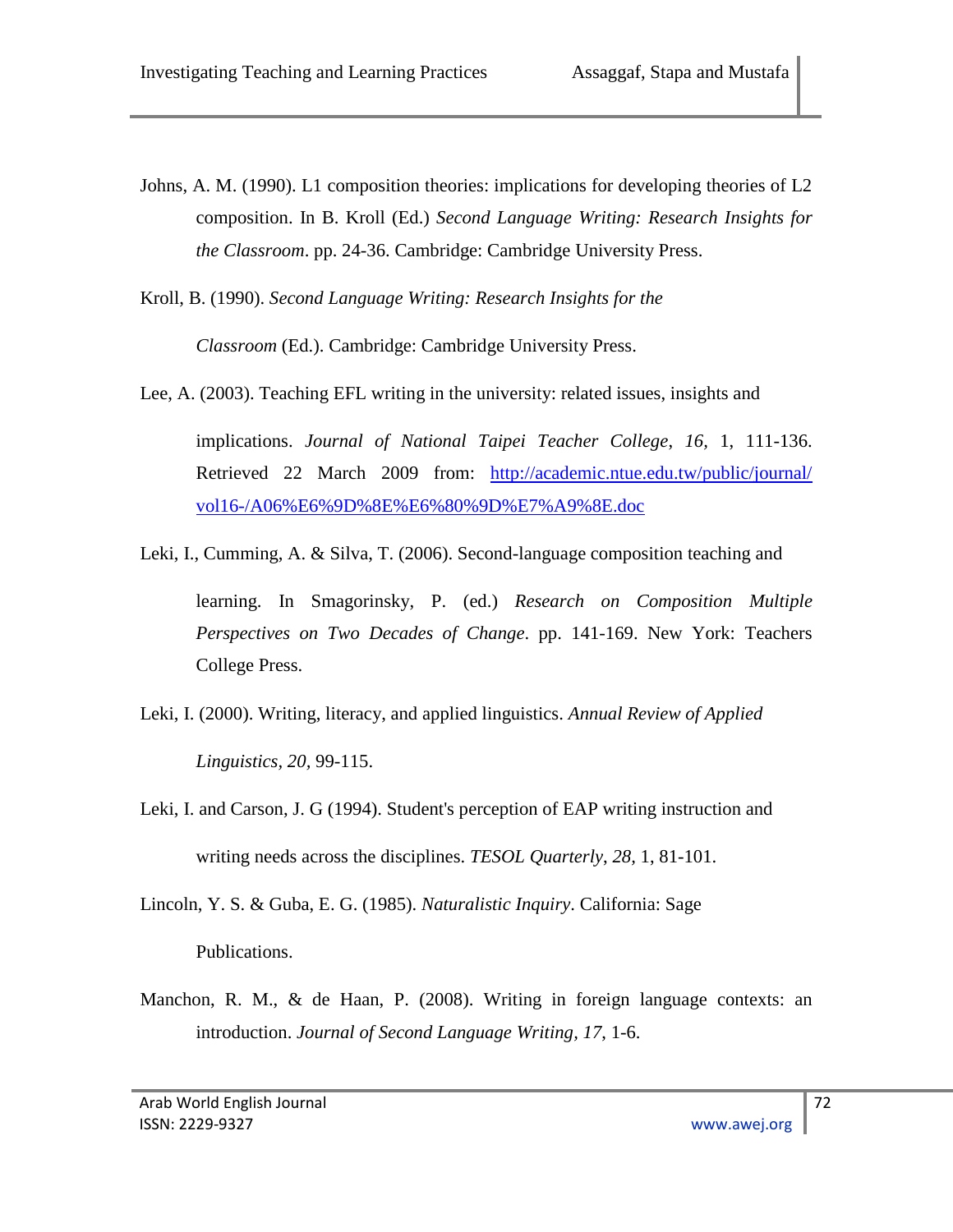McDonough, J. & McDonough, S. (1997). *Research Methods for English Language Teachers*. London: Arnold.

- Matsuda, P. K. (1998). Situating ESL writing in a cross-disciplinary context. *Written Communication, 15*, 99-121.
- Matsuda, P. K. (1999). Composition studies and ESL writing: a disciplinary division of labour. *CCC, 50, 4*, 699-721.
- Matsuda, P. K. (2003a). Process and post process. *Journal of Second Language Writing, 12*, 65-83.
- Matsuda, P. K. (2003b). Second language writing in the twentieth century: a situated historical perspective. In B. Kroll (ed.). *Exploring the Dynamics of Second Language Writing*, pp. 15-34. Cambridge: Cambridge University Press.

Matsuda, P. K., Canagarajah, A. S., Harklau, L., Hyland, K.,& Warschauer, M.

(2003). Changing currents in second language writing: A colloquium. *Journal of Second Language Writing*, *12,* 2, 151-179.

Maxwell, J. A. (2005). *Qualitative Research Design an Interactive Approach*. (2nd

ed.) London: Saga Publications.

Momtazur Rahman, M., Thang Siew Ming, Mohd Sallehhudin Abdul Aziz &

Norizan Abdul Razak. (2009). Needs analysis for developing an ESP Writing course for foreign postgraduates in science and technology at National University of Malaysia. *Asian ESP Journal, 5*, 2, 34-59.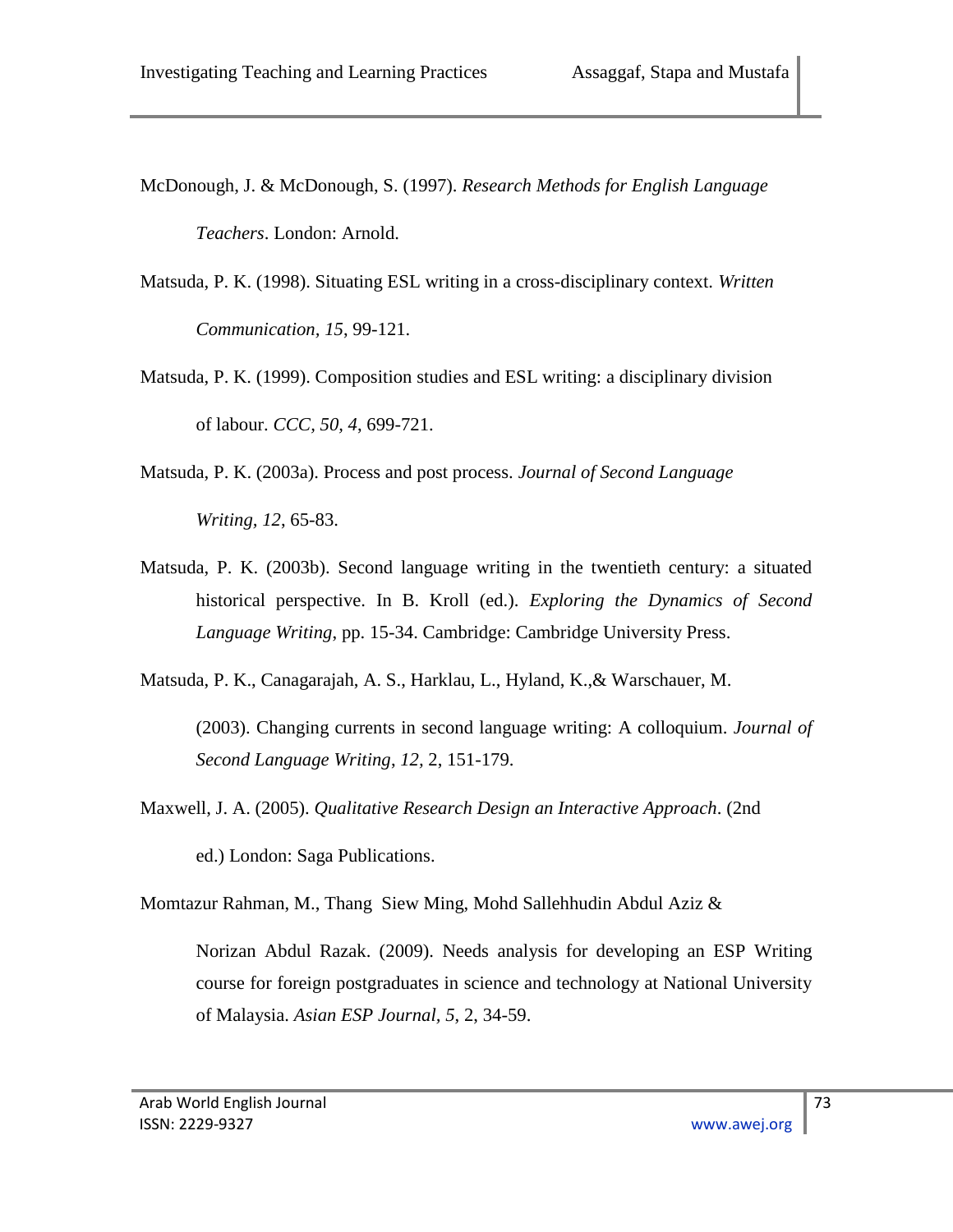- Naif, M. O. (2003). A study of Yemeni EFL student writer's composition strategies and skills. (Unpublished doctoral dissertation). University of Sana'a, Yemen.
- Ortega, L. (2004). L2 writing research in EFL contexts: some challenges and opportunities for EFL researchers [Featured article]. ALAK [Applied Linguistic Association of Korea] Newsletter. Retrieved March 12, 2008 from:

[http://www.alak.or.kr/2\\_public/2004\\_spring/document/feature\\_article\\_200403.pd](http://www.alak.or.kr/2_public/2004_spring/document/feature_article_200403.pdf) [f.](http://www.alak.or.kr/2_public/2004_spring/document/feature_article_200403.pdf)

Osman, H. (2004) Genre-based instruction for ESP. The English Teacher. Retrieved 28 November 2011 from:

http://ww<u>w.melta.org.my/The-English-Teacher-004/q?cid=64&doit=showclass</u>

- Polio, C. (2003). Research on second language writing : an overview of what we investigate and how. In B. Kroll (Ed.), *Exploring Dynamics in Second Language Writing*. Cambridge: Cambridge University Press.
- Raimes, A. (1985). What unskilled ESL students do as they write: a classroom study of composing. *TESOL Quarterly*, *19,* 2, 229-258.
- Raimes, A. (1991). Out of the woods: emerging traditions in teaching writing. *TESOL Quarterly, 25,* 3, 407-430.
- Raimes, A. (1998). Teaching writing. *Annual Review of Applied Linguistics*, *18,* 142- 167.